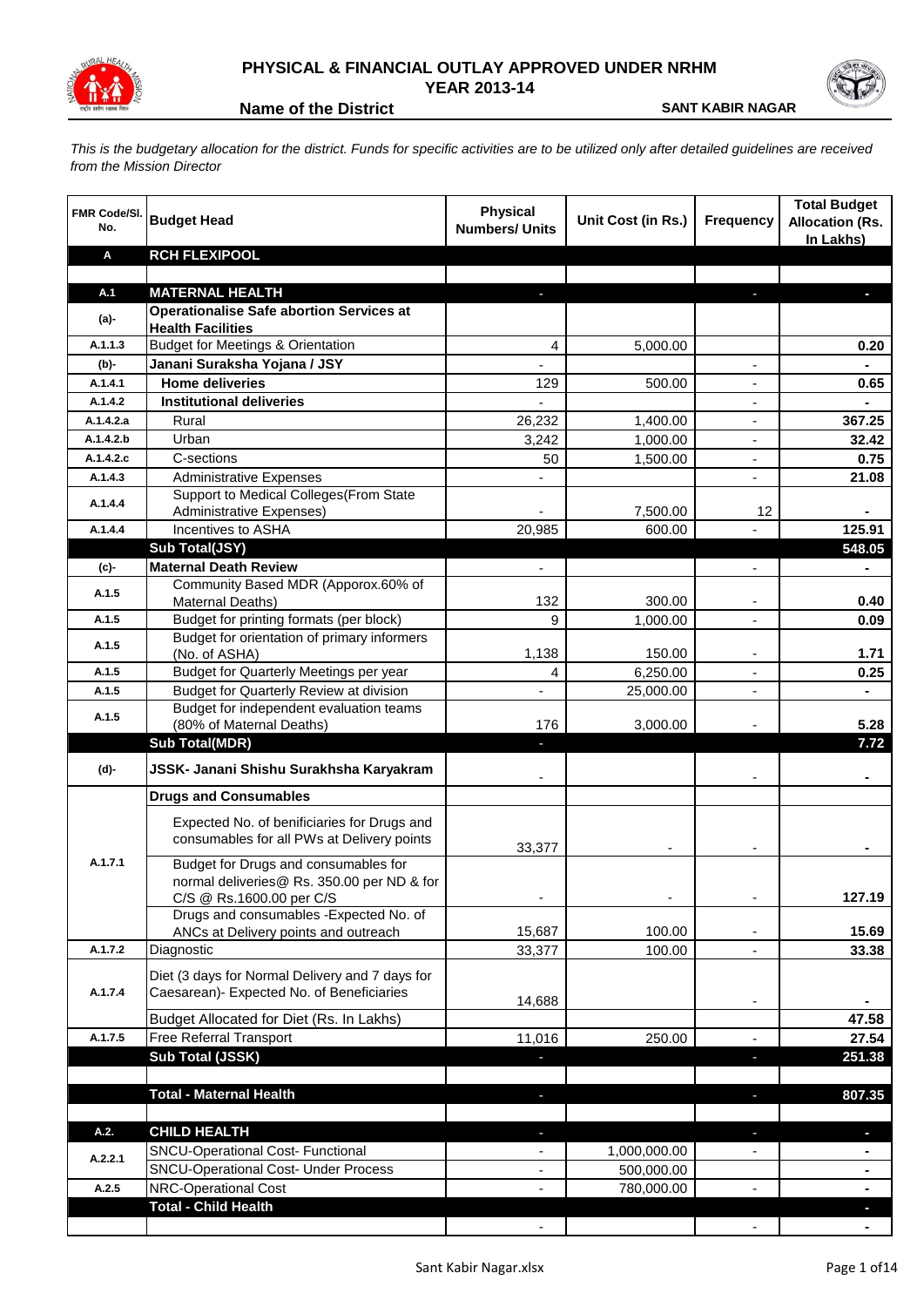| FMR Code/SI.<br>No. | <b>Budget Head</b>                                                                            | <b>Physical</b><br><b>Numbers/ Units</b> | Unit Cost (in Rs.)    | Frequency                | <b>Total Budget</b><br><b>Allocation (Rs.</b><br>In Lakhs) |
|---------------------|-----------------------------------------------------------------------------------------------|------------------------------------------|-----------------------|--------------------------|------------------------------------------------------------|
| A.3                 | <b>FAMILY PLANNING</b>                                                                        |                                          |                       | ٠                        |                                                            |
| A.3.1               | <b>Terminal/Limiting Methods</b>                                                              |                                          |                       |                          |                                                            |
|                     | Orientation workshop, dissemination of                                                        |                                          |                       |                          |                                                            |
| A.3.1.1             | manuals on FP standards & quality                                                             |                                          |                       |                          |                                                            |
|                     | assurance of sterilisation services, fixed day                                                | 1                                        |                       |                          | 0.25                                                       |
| A.3.1.2             | planning meeting<br>Female Sterilisation Camps Proposed                                       | 84                                       | 25,000.00<br>2,000.00 |                          | 1.68                                                       |
| A.3.1.3             | <b>NSV Camps Proposed</b>                                                                     | 4                                        | 3,500.00              | $\blacksquare$           | 0.14                                                       |
| A.3.1.4             | <b>Compensation for Female Sterilisation</b>                                                  | 1,776                                    | 1,000.00              | $\blacksquare$           | 17.76                                                      |
|                     | Compensation for male sterilization/NSV                                                       |                                          |                       |                          |                                                            |
| A.3.1.5             | Acceptance                                                                                    | 50                                       | 1,500.00              | $\overline{a}$           | 0.75                                                       |
|                     | Orientation Workshop on accreditation of                                                      |                                          |                       |                          |                                                            |
| A.3.1.6             | private providers to provide sterilization                                                    |                                          |                       |                          |                                                            |
|                     | services                                                                                      | 1                                        | 10,000.00             | $\blacksquare$           | 0.10                                                       |
| A.3.2               | <b>Spacing Methods</b>                                                                        |                                          |                       |                          |                                                            |
| A.3.2.2             | IUD services at health facilities (including                                                  |                                          |                       |                          |                                                            |
|                     | fixed day services at Sub Centres-L1)                                                         | 46                                       | 3,000.00              |                          | 1.38                                                       |
| A.3.2.3             | IUD services at health facilities (including<br>fixed day services at Sub Centre-L1 ) No. of  |                                          |                       |                          |                                                            |
|                     | <b>IUCD</b> insertions                                                                        | 13,608                                   | 20.00                 |                          | 2.72                                                       |
|                     |                                                                                               |                                          |                       |                          |                                                            |
|                     | POL for Family Planning/ Others (including                                                    |                                          |                       |                          |                                                            |
| A.3.3               | additional mobility support to surgeon's team<br>if req)-Budget given according to total nos. |                                          |                       |                          |                                                            |
|                     | of Female Sterilization Camps.                                                                |                                          |                       |                          |                                                            |
|                     |                                                                                               | 84                                       | 1,000.00              |                          | 0.84                                                       |
| A.3.5.2             | <b>Performance rewards</b>                                                                    |                                          |                       |                          |                                                            |
|                     | Division level: Rs. 11.25 Lakh @ Rs.<br>62,500/- per division (Rs.20,000 for 1st, Rs.         |                                          |                       |                          |                                                            |
|                     | 15,000 for 2nd and Rs. 10,000 for 3rd                                                         |                                          |                       |                          |                                                            |
|                     | position for best performing tubectomy                                                        |                                          |                       |                          |                                                            |
|                     | surgeon at each division, Rs. 15,000 for best<br>performing NSV surgeon, and Rs.2000/- for    |                                          |                       |                          |                                                            |
|                     | best SN and Rs.500/- for best ANM).                                                           |                                          |                       |                          |                                                            |
|                     |                                                                                               |                                          | 62,500.00             |                          |                                                            |
| A.3.5.3             | <b>World Population Day' celebration</b>                                                      | $\mathbf{r}$                             |                       | $\blacksquare$           | $\blacksquare$                                             |
|                     | For District level activities                                                                 | 1                                        | 100,000.00            | $\overline{\phantom{a}}$ | 1.00                                                       |
|                     | For Block level activities                                                                    | 9                                        | 10,000.00             | $\blacksquare$           | 0.90                                                       |
| A.3.5.4             | Other strategies/ activities                                                                  |                                          |                       |                          |                                                            |
| A.3.5.4.2           | Orientation of district nodal officers for<br>change in FP Beema Policy-No. of                |                                          |                       |                          |                                                            |
|                     | Workshops                                                                                     |                                          | 10,000.00             |                          | 0.10                                                       |
|                     | <b>Total -Family Planning</b>                                                                 |                                          |                       |                          | 27.62                                                      |
|                     |                                                                                               |                                          |                       |                          |                                                            |
|                     | <b>ADOLESCENT REPRODUCTIVE AND</b>                                                            |                                          |                       |                          |                                                            |
| A.4                 | <b>SEXUAL HEALTH / ARSH</b>                                                                   |                                          |                       |                          |                                                            |
| A.4.1.4             | <b>Operating Expenses</b>                                                                     |                                          |                       |                          |                                                            |
|                     | For Existing Clinics                                                                          |                                          | 2,500.00              | 12                       |                                                            |
| A.4.2               | <b>School Health programme</b>                                                                |                                          |                       |                          |                                                            |
|                     | Dissemination of Guidelines for School                                                        |                                          |                       |                          |                                                            |
| A.4.2.1             | Health Programme (14 Nos. for each Block                                                      |                                          |                       |                          |                                                            |
|                     | and 7 Nos. for District Level)                                                                | 133                                      | 75.00                 | 1                        | 0.10                                                       |
| A.4.2.2             | Convergence Meeting at Block level (Twice                                                     | 9                                        | 2,500.00              | 2                        | 0.45                                                       |
| A.4.2.3             | in a year)<br>Mobility Support (For Block Level)                                              | 9                                        | 25,000.00             | 6                        | 13.50                                                      |
| A.4.3               | <b>Other strategies/activities</b>                                                            |                                          |                       |                          |                                                            |
| A.4.3.2             | <b>Menstrual Hygiene</b>                                                                      |                                          |                       |                          |                                                            |
|                     | No.of Blocks                                                                                  |                                          |                       |                          |                                                            |
|                     | No.of ASHAs                                                                                   |                                          |                       |                          |                                                            |
|                     | One Planning & Sensitization meeting at                                                       |                                          |                       |                          |                                                            |
|                     | Dist.level @Rs.5000/-meeting                                                                  |                                          | 5,000.00              |                          |                                                            |
|                     | One Review & Refresher meeting at                                                             |                                          |                       |                          |                                                            |
|                     | Dist.level @Rs.5000/-meeting                                                                  |                                          | 5,000.00              |                          |                                                            |
|                     | Reporting Register for District & Blocks                                                      |                                          |                       |                          |                                                            |
|                     | @Rs.30/-register                                                                              |                                          | 30.00                 |                          |                                                            |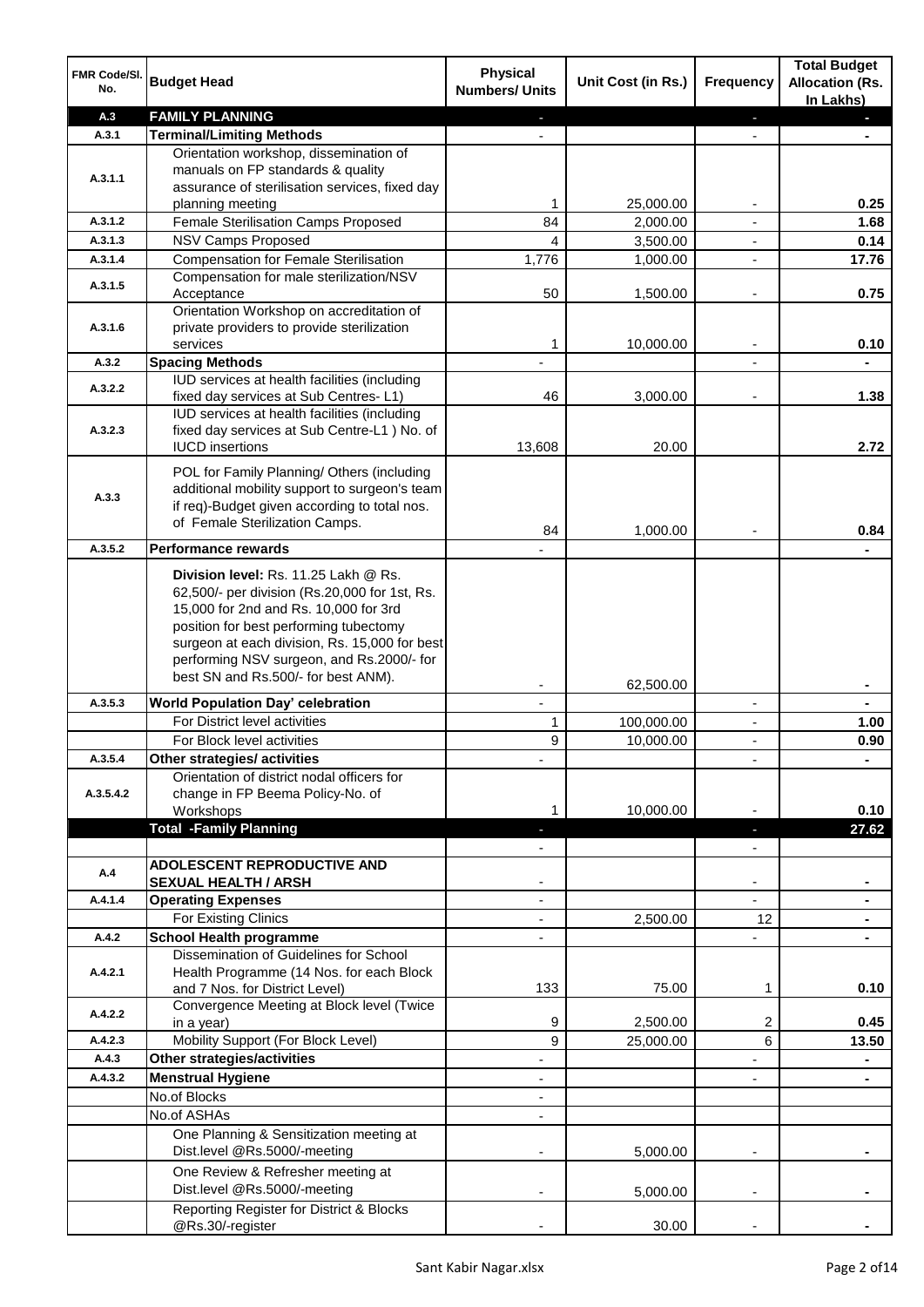| FMR Code/SI.<br>No. | <b>Budget Head</b>                                                                                                                               | <b>Physical</b><br><b>Numbers/ Units</b> | Unit Cost (in Rs.)     | Frequency                | <b>Total Budget</b><br><b>Allocation (Rs.</b><br>In Lakhs) |
|---------------------|--------------------------------------------------------------------------------------------------------------------------------------------------|------------------------------------------|------------------------|--------------------------|------------------------------------------------------------|
|                     | Reporting Register for ASHA @Rs.30/-registe                                                                                                      |                                          | 30.00                  | $\overline{a}$           |                                                            |
|                     | Storage Almirahs for District & Blocks<br>@Rs.5000/- Almirahs                                                                                    |                                          | 5,000.00               |                          |                                                            |
|                     | 2 Flex banner with hanging rod per                                                                                                               |                                          |                        |                          |                                                            |
|                     | block/Dist.@Rs.500/-banner                                                                                                                       |                                          | 500.00                 |                          |                                                            |
|                     | <b>Sub-total ARSH</b>                                                                                                                            |                                          |                        | H,                       | 14.05                                                      |
|                     |                                                                                                                                                  |                                          |                        |                          |                                                            |
| A.5                 | <b>URBAN RCH (focus on Urban slums)</b>                                                                                                          |                                          |                        | r.                       |                                                            |
| A.5.2<br>A.5.2.1    | Human Resource for Urban Health<br>Doctors/Mos                                                                                                   |                                          |                        |                          |                                                            |
| A.5.2.4             | <b>ANM</b>                                                                                                                                       | 2<br>$\overline{c}$                      | 36,000.00<br>9,900.00  | 6<br>6                   | 4.32<br>1.19                                               |
| A.5.2.5             | <b>Staff Nurse</b>                                                                                                                               | $\overline{2}$                           | 16,500.00              | 6                        | 1.98                                                       |
| A.5.2.12            | Sweeper cum Choukidar                                                                                                                            | 2                                        | 4,950.00               | 6                        | 0.59                                                       |
| A.5.3               | Operating expenses for UHP and UHC                                                                                                               |                                          |                        |                          |                                                            |
|                     | Rent @7000/Month/Centre                                                                                                                          | 2                                        | 7,000.00               | 6                        | 0.84                                                       |
|                     | Telephone Bills @ 1000/Month/Centre                                                                                                              | $\overline{c}$                           | 1,000.00               | 6                        | 0.12                                                       |
|                     | Electricity Bills @ 1500/Month/Centre                                                                                                            | 2                                        | 1,500.00               | 6                        | 0.18                                                       |
|                     | Contingency @ 500/Month/Centre                                                                                                                   | $\overline{2}$                           | 500.00                 | 6                        | 0.06                                                       |
|                     | <b>Total- Urban Health</b>                                                                                                                       | J                                        |                        | J,                       | 9.28                                                       |
|                     |                                                                                                                                                  |                                          |                        |                          |                                                            |
| A.7                 | <b>PNDT Activities</b>                                                                                                                           | ٠                                        |                        | J,                       | $\blacksquare$                                             |
| A.7.1               | <b>Support to PC-PNDT Cells</b>                                                                                                                  |                                          |                        | ٠                        | $\blacksquare$                                             |
|                     | <b>Divisional Level</b>                                                                                                                          | ٠                                        |                        |                          | $\blacksquare$                                             |
|                     | Remuneration of Data Assistant (At Each                                                                                                          |                                          |                        |                          |                                                            |
|                     | Division PC-PNDT Cell)                                                                                                                           |                                          | 17,000.00              | 12                       |                                                            |
|                     | Contingency for the operation of cell @<br>Rs.20000/-                                                                                            |                                          | 20,000.00              | 1                        |                                                            |
|                     | One time office setup cost @ Rs.100000/-                                                                                                         |                                          | 100,000.00             | 1                        |                                                            |
|                     | <b>District Level</b>                                                                                                                            |                                          |                        |                          |                                                            |
|                     | Remuneration of Data Entry Operator (At<br>Each District PC-PNDT Cell)                                                                           | 1                                        | 10,000.00              | 12                       | 1.20                                                       |
|                     | Contingency for the operation of cell @                                                                                                          |                                          |                        |                          |                                                            |
|                     | Rs.20000/-<br>One time office setup cost @ Rs. 50000/-                                                                                           | $\mathbf{1}$                             | 20,000.00<br>50,000.00 | 1<br>$\mathbf{1}$        | 0.20                                                       |
| A.7.2               | <b>Other PNDT activities</b>                                                                                                                     | $\mathbf{1}$                             |                        | ٠                        | 0.50                                                       |
| A.7.2.3             | Visit of division level inspection committees (<br>TA/DA of Additional Director will be incurred<br>from this amount) @ Rs.30000 for 10 visit in |                                          |                        |                          | $\blacksquare$                                             |
| A.7.2.8             | a year<br>Orientation of members of the district<br>advisory committees at Division Levels (No.                                                  |                                          | 3,000.00               | 10                       |                                                            |
|                     | of Workshops)<br>District Level Sensitization (No. of                                                                                            |                                          | 25,000.00              | 1                        |                                                            |
| A.7.2.10            | Workshops)                                                                                                                                       | 1                                        | 10,000.00              | 1                        | 0.10                                                       |
|                     | <b>Total-PC-PNDT</b>                                                                                                                             |                                          |                        | ٠                        | 2.00                                                       |
|                     |                                                                                                                                                  |                                          |                        |                          |                                                            |
| A.8                 | <b>Human Resources</b>                                                                                                                           | ٠                                        |                        | ٠                        | $\blacksquare$                                             |
| A.8.1               | <b>Contractual Staff &amp; Services</b>                                                                                                          |                                          |                        | $\overline{\phantom{0}}$ | $\blacksquare$                                             |
| A.8.1.1.1.f         | Honoraria for ANMs at Sub Centres                                                                                                                | 89                                       | 10,000.00              | 6                        | 53.40                                                      |
| A.8.1.1.2.f         | Honoraria for Staff Nurses - SNCU                                                                                                                | $\overline{\phantom{0}}$                 | 16,500.00              | 6                        |                                                            |
| A.8.1.1.2.f         | Honoraria for Staff Nurses - NRC                                                                                                                 | $\overline{\phantom{0}}$                 | 16,500.00              | 6                        | $\blacksquare$                                             |
| A.8.1.2.1           | Honoraria for Laboratory Technicians                                                                                                             | ÷,                                       | 11,880.00              | 6                        |                                                            |
| A.8.1.3.5.d         | Honoraria for Paediatricians- Child Health                                                                                                       |                                          | 48,000.00              | 6                        |                                                            |
| A.8.1.3.7           | Honoraria for Dental Doctors                                                                                                                     | 2                                        | 35,000.00              | 6                        | 4.20                                                       |
| A.8.1.5.8           | Honoraria for M.O.(Training Coordinators for                                                                                                     |                                          |                        |                          |                                                            |
| A.8.1.7.2           | training NRCs/SNCUs)<br>Honoraria for X-Ray Technicians                                                                                          | $\overline{\phantom{a}}$                 | 36,000.00<br>11,800.00 | 6<br>6                   |                                                            |
|                     |                                                                                                                                                  |                                          |                        |                          |                                                            |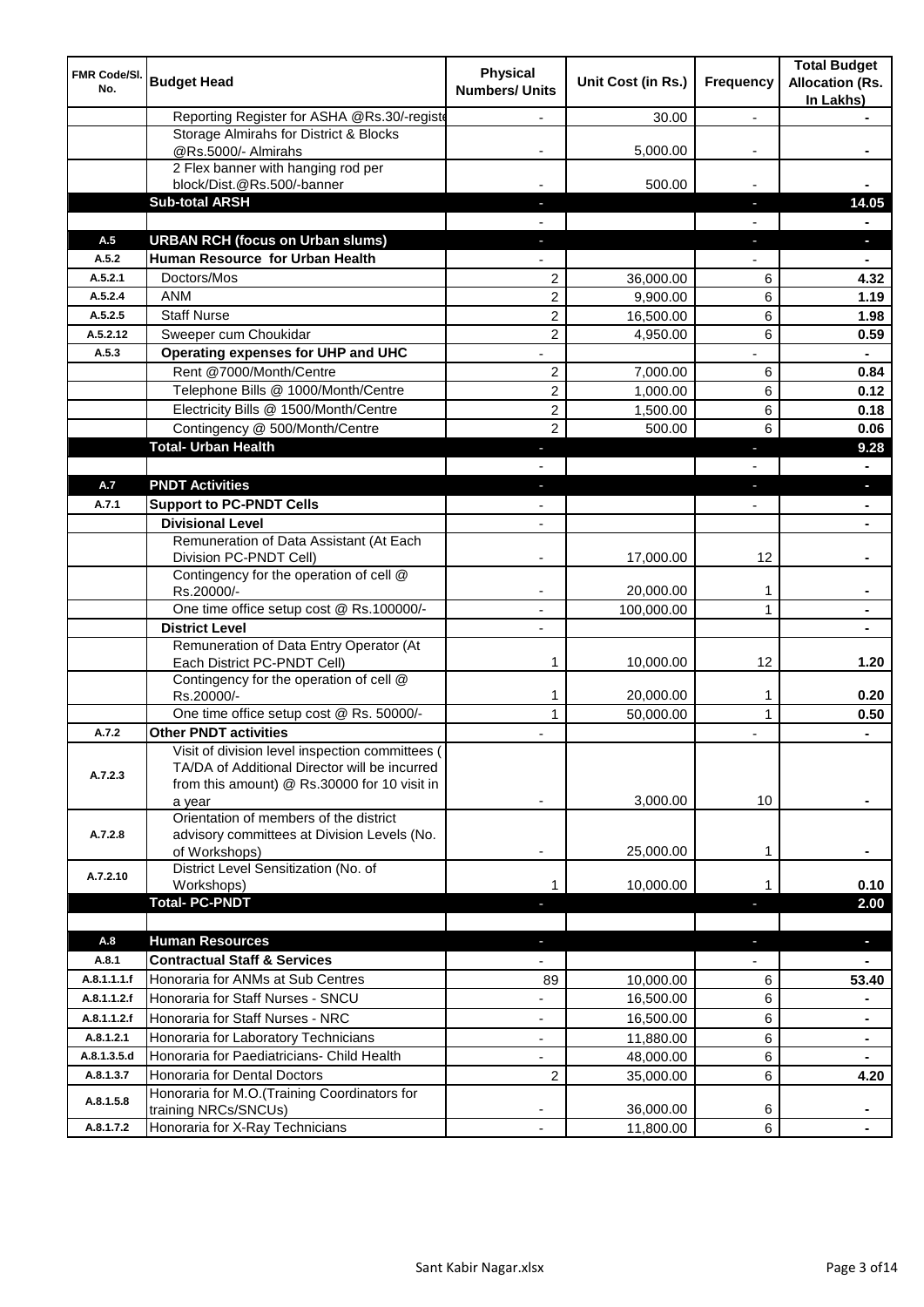| <b>FMR Code/SI.</b><br>No. | <b>Budget Head</b>                                      | <b>Physical</b><br><b>Numbers/ Units</b> | Unit Cost (in Rs.)       | Frequency                | <b>Total Budget</b><br><b>Allocation (Rs.</b><br>In Lakhs) |
|----------------------------|---------------------------------------------------------|------------------------------------------|--------------------------|--------------------------|------------------------------------------------------------|
| A.8.1.7.4                  | <b>School Health Teams (Exclusively for SH)</b>         |                                          |                          | $\overline{a}$           |                                                            |
| A.8.1.7.4.a                | <b>Honoraria for Medical Officers</b>                   |                                          |                          |                          |                                                            |
|                            | No. of MBBS Doctors-Existing                            |                                          | 36,000.00                | 6                        |                                                            |
|                            | No. of MBBS Doctors-New                                 | 9                                        | 36,000.00                | 2                        | 6.48                                                       |
|                            | No. of BDS Doctors-Existing                             | 9                                        | 35,000.00                | 6                        | 18.90                                                      |
|                            | No. of AYUSH Doctors-Existing                           | 9                                        | 24,000.00                | 6                        | 12.96                                                      |
|                            | No. of AYUSH Doctors-New                                | 9                                        | 24,000.00                | 2                        | 4.32                                                       |
| A.8.1.7.4.b                | <b>Honoraria for Physiotherapists</b>                   |                                          | 11,880.00                | 6                        |                                                            |
| A.8.1.7.4.c                | <b>Honoraria for Dental Hygienists</b>                  |                                          | 11,880.00                | 6                        |                                                            |
| A.8.1.7.4.d                | <b>Honoraria for Ophthalmic Assistants</b>              | 18                                       | 11,880.00                | 6                        | 12.83                                                      |
|                            | Honoraria for Staff Nurses/GNMs-Existing                | $\overline{7}$                           | 16,500.00                | 6                        | 6.93                                                       |
| A.8.1.7.4.e                | Honoraria for Staff Nurses/GNMs-New                     |                                          | 16,500.00                | $\overline{2}$           |                                                            |
|                            | Honoraria for ANMs-Existing                             | 11                                       | 10,000.00                | 6                        | 6.60                                                       |
| A.8.1.7.4.g                | Honoraria for ANMs-New                                  |                                          | 10,000.00                | $\overline{2}$           |                                                            |
|                            | Honoraria for FP Counsellors(@ Rs.9300/-                |                                          |                          |                          |                                                            |
| A.8.1.7.5.1                | (Rs.9000/-Honoraria and 300/-for                        |                                          |                          |                          |                                                            |
|                            | communication support)                                  | 1                                        | 9,300.00                 | 6                        | 0.56                                                       |
| A.8.1.7.5.2                | <b>Honoraria for ARSH Counsellors</b>                   |                                          | 12,000.00                | 6                        | $\blacksquare$                                             |
| A.8.1.7.5.4                | <b>Honoraria for Nutritionist-NRC</b>                   | $\blacksquare$                           | 15,000.00                | 6                        | $\blacksquare$                                             |
|                            | <b>Honoraria for Staff under Routine</b>                |                                          |                          |                          |                                                            |
|                            | <b>Immunization</b>                                     |                                          |                          |                          |                                                            |
|                            | Refrigerator Mechanics-District Level                   |                                          | 16,500.00                | 6                        |                                                            |
| A.8.1.7.7                  | Cold Chain Handlers-District Level                      | 1                                        | 9,900.00                 | 6                        | 0.59                                                       |
|                            | Vaccine Store Keepers-Division Level                    |                                          | 22,000.00                | 6                        |                                                            |
|                            | Refrigerator Mechanics-Division Level                   |                                          | 16,500.00                | 6                        | $\blacksquare$                                             |
|                            | Vaccine Van Drivers-Division Level                      |                                          | 16,500.00                | 6                        | $\blacksquare$                                             |
|                            | Cold Chain Handlers-Division Level                      | ä,                                       | 9,900.00                 | 6                        | $\blacksquare$                                             |
| A.8.1.9                    | <b>Honoraria for Data Entry Operators</b>               | ÷,                                       | 8,800.00                 | 6                        |                                                            |
| A.8.1.11.f                 | <b>Honoraria for Caretakers-NRC</b>                     | $\overline{\phantom{0}}$                 | 4,000.00                 | 6                        |                                                            |
| A.8.1.11.f                 | <b>Honoraria for Cooks-NRC</b>                          |                                          | 5,000.00                 | 6                        |                                                            |
|                            | <b>TOTAL - HUMAN RESOURCE</b>                           |                                          |                          |                          | 127.77                                                     |
|                            |                                                         |                                          |                          |                          |                                                            |
| A.9                        | <b>TRAINING</b>                                         | ٠                                        |                          | ٠                        |                                                            |
|                            |                                                         |                                          |                          |                          |                                                            |
| A.9.3                      | <b>Maternal Health Training</b>                         |                                          |                          |                          |                                                            |
| A.9.3.1                    | <b>Skilled Attendance at Birth / SBA</b>                | ÷,                                       |                          | $\overline{\phantom{a}}$ | $\blacksquare$                                             |
| A.9.3.1.1                  | Setting up of SBA Training Centres                      | 1                                        | 25,000.00                | $\overline{\phantom{0}}$ | 0.25                                                       |
|                            | <b>Training of Staff Nurses in SBA</b>                  | $\overline{\phantom{0}}$                 |                          | $\overline{\phantom{a}}$ |                                                            |
| A.9.3.1.4                  | Total Batches to be conducted (4 Per                    |                                          |                          |                          |                                                            |
|                            | Batch)@ Rs.103300/ Batch                                | 4                                        | 103,300.00               | ٠                        | 4.13                                                       |
| A.9.3.4                    | <b>Safe Abortion Services Training</b>                  |                                          |                          |                          |                                                            |
|                            | <b>Training of Medical Officers in safe</b><br>abortion |                                          |                          | -                        |                                                            |
| A.9.3.4.2                  | Total Batches to be conducted @ Rs.52000                |                                          |                          |                          |                                                            |
|                            | /batch                                                  | $\overline{\phantom{a}}$                 | 52,000.00                |                          | $\blacksquare$                                             |
| A.9.3.5                    | RTI / STI Training                                      | $\blacksquare$                           |                          | ÷,                       | $\blacksquare$                                             |
|                            | <b>Training of Medical Officers in RTI/STI</b>          | $\overline{\phantom{a}}$                 |                          | L.                       | $\blacksquare$                                             |
| A.9.3.5.3                  | Total Batches to be conducted @ Rs.72600                |                                          |                          |                          |                                                            |
|                            | /batch                                                  | 1                                        | 72,600.00                |                          | 0.73                                                       |
|                            | Sub Total - Maternal Health Training                    |                                          |                          |                          | 5.11                                                       |
|                            |                                                         |                                          |                          |                          |                                                            |
| A.9.5                      | <b>Child Health Training</b>                            |                                          |                          |                          | ٠                                                          |
| A.9.5.2.2                  | <b>F-IMNCI Training for Medical Officers</b>            |                                          |                          |                          |                                                            |
|                            | <b>Total Training Load</b>                              |                                          | $\overline{\phantom{a}}$ |                          | $\blacksquare$                                             |
|                            | <b>Batch Size/Participants</b>                          | 16                                       |                          |                          | ٠                                                          |
|                            | No. of Batches                                          | $\overline{\phantom{0}}$                 | 212,900.00               | ۰                        | ٠                                                          |
|                            | Total Batches to be observed(25% of                     |                                          |                          |                          |                                                            |
|                            | organized batches)                                      |                                          | 7,500.00                 |                          |                                                            |
| A.9.5.2.3                  | <b>F-IMNCI Training for Staff Nurses</b>                | ٠                                        |                          | $\blacksquare$           |                                                            |
|                            | <b>Total Training Load</b>                              | ٠                                        |                          |                          |                                                            |
|                            | <b>Batch Size/Participants</b>                          |                                          |                          |                          |                                                            |
|                            |                                                         |                                          | 206,900.00               |                          |                                                            |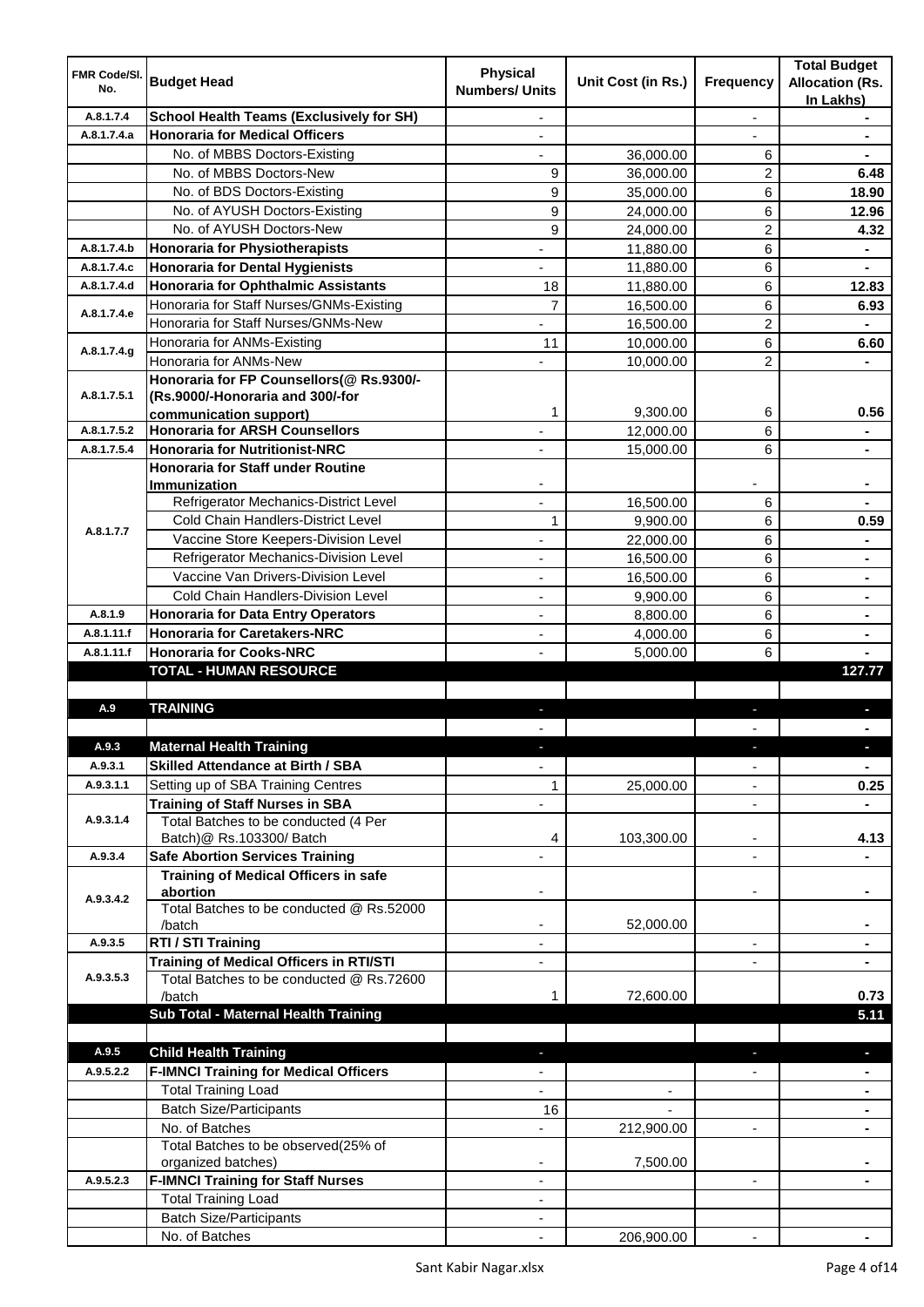| <b>FMR Code/SI.</b><br>No. | <b>Budget Head</b>                                                             | <b>Physical</b><br><b>Numbers/ Units</b> | Unit Cost (in Rs.)    | Frequency                | <b>Total Budget</b><br><b>Allocation (Rs.</b><br>In Lakhs) |
|----------------------------|--------------------------------------------------------------------------------|------------------------------------------|-----------------------|--------------------------|------------------------------------------------------------|
|                            | Total Batches to be observed(25% of<br>organized batches)                      |                                          | 7,500.00              |                          |                                                            |
| A.9.5.5.2.a                | <b>IMNCI Plus(CCSP)-10 Days TOT for</b>                                        |                                          |                       |                          |                                                            |
|                            | <b>Physicians</b>                                                              |                                          |                       |                          |                                                            |
|                            | <b>Total Training Load</b>                                                     |                                          |                       |                          |                                                            |
|                            | <b>Batch Size/Participants</b><br>No. of Batches                               | 24                                       |                       |                          |                                                            |
|                            | Total Batches to be observed(25% of                                            |                                          | 576,300.00            |                          |                                                            |
|                            | organized batches)                                                             |                                          | 11,000.00             |                          |                                                            |
|                            | Sub Total- Child Health Training                                               |                                          |                       |                          |                                                            |
|                            |                                                                                |                                          |                       |                          |                                                            |
| A.9.7                      | Adolescent Reproductive and Sexual Health/                                     |                                          |                       |                          |                                                            |
|                            | <b>ARSH Training</b>                                                           |                                          |                       |                          |                                                            |
|                            | <b>ARSH training for ANMs/LHVs</b>                                             |                                          |                       |                          |                                                            |
| A.9.7.4                    | Total Batches to be conducted@ Rs.71000/                                       |                                          |                       |                          |                                                            |
|                            | <b>Batch</b><br><b>Sub Total- ARSH Training</b>                                | 3                                        | 71,000.00             |                          | 2.13<br>2.13                                               |
|                            |                                                                                |                                          |                       |                          |                                                            |
| A.9.8.4.2                  | <b>Clinical Establishment Act</b>                                              | 1                                        | 798,000.00            | $\overline{a}$           | 7.98                                                       |
|                            |                                                                                |                                          |                       |                          |                                                            |
|                            | <b>TOTAL - Training</b>                                                        |                                          |                       |                          | 15.22                                                      |
|                            |                                                                                |                                          |                       |                          |                                                            |
| A.10                       | PROGRAMME MANAGEMENT                                                           |                                          |                       |                          | a.                                                         |
|                            | <b>District Programme Management Support</b>                                   |                                          |                       |                          |                                                            |
| A.10.2                     | Unit                                                                           |                                          |                       |                          |                                                            |
|                            | <b>Contractual Staffs for DPMSU</b>                                            |                                          |                       |                          |                                                            |
| A.10.2.1                   | Honoraria for District Programme Manager                                       | 1                                        | 32,700.00             | 6                        | 1.96                                                       |
| A.10.2.2                   | Honoraria for District Accounts Manager                                        | $\mathbf{1}$                             | 26,650.00             | 6                        | 1.60                                                       |
| A.10.2.3                   | Honoraria for District Data Manager(District                                   |                                          |                       |                          |                                                            |
| A.10.2.7                   | Data cum Account Assistant)<br>Honoraria for Office Assistant                  | 1<br>1                                   | 18,150.00<br>7,000.00 | 6<br>6                   | 1.09<br>0.42                                               |
| A.10.2.8.1                 | Operational Expenses for DPMU unit                                             | 1                                        | 75,000.00             | 6                        | 4.50                                                       |
|                            | Honoraria for District Community Process                                       |                                          |                       |                          |                                                            |
| A.10.2.8.2                 | Manager                                                                        | 1                                        | 26,650.00             | 6                        | 1.60                                                       |
|                            | <b>Sub Total - DPMU</b>                                                        |                                          |                       |                          | 11.17                                                      |
|                            |                                                                                |                                          |                       |                          |                                                            |
| A.10.3                     | <b>Block Programme Management Unit (BPMU)</b>                                  | $\overline{\phantom{a}}$                 |                       | $\overline{\phantom{a}}$ | $\blacksquare$                                             |
| A.10.3.1                   | Honoraria for Block Programme Managers                                         | 9                                        | 20,000.00             | 6                        | 10.80                                                      |
| A.10.3.2                   | Honoraria for Block Accounts Managers                                          | 9                                        | 10,000.00             | 6                        | 5.40                                                       |
|                            | <b>Sub Total - DPMU</b>                                                        | P.                                       |                       | J,                       | 16.20                                                      |
|                            |                                                                                |                                          |                       |                          |                                                            |
| A.10.6                     | <b>Concurrent Audit System</b>                                                 |                                          |                       | $\overline{\phantom{0}}$ | $\blacksquare$                                             |
|                            | Budget For Block Units(Rs.1500 per<br>Block/Quarter)                           | 9                                        | 1,500.00              | 4                        | 0.54                                                       |
|                            | Budget For District (District HO Rs.                                           |                                          |                       |                          |                                                            |
|                            | 4500/Month)                                                                    | 1                                        | 4,500.00              | 12                       | 0.54                                                       |
|                            | <b>Sub Total - Concurrent Audit</b>                                            |                                          |                       |                          | 1.08                                                       |
|                            |                                                                                |                                          |                       |                          |                                                            |
| A.10.7                     | <b>Mobility Support, Field Visits</b>                                          |                                          |                       | $\overline{a}$           | ä,                                                         |
| A.10.7.2                   | Mobility Support-DPMU/District (2 Vehicles per<br>District per month)          | 2                                        | 25,000.00             | 12                       | 6.00                                                       |
| A.10.7.3                   | Mobility Support-BPMU/Block (1 Vehicle per<br>District per Month)              | 9                                        | 25,000.00             | 12                       | 27.00                                                      |
| A.10.7.4.1                 | Mobility Support for Div.PMU Division & AD<br>Offices( 1 vehicle per Division) |                                          | 25,000.00             | 12                       |                                                            |
|                            | Sub Total - Mobility Support, Field Visits                                     |                                          |                       |                          | 33.00                                                      |
|                            |                                                                                |                                          |                       |                          |                                                            |
|                            | <b>TOTAL - Programme Management</b>                                            |                                          |                       |                          | 61.45                                                      |
|                            |                                                                                |                                          |                       |                          |                                                            |
|                            | <b>GRAND TOTAL- RCH FLEXIPOOL</b>                                              |                                          |                       |                          | 1,064.74                                                   |
|                            |                                                                                |                                          |                       |                          |                                                            |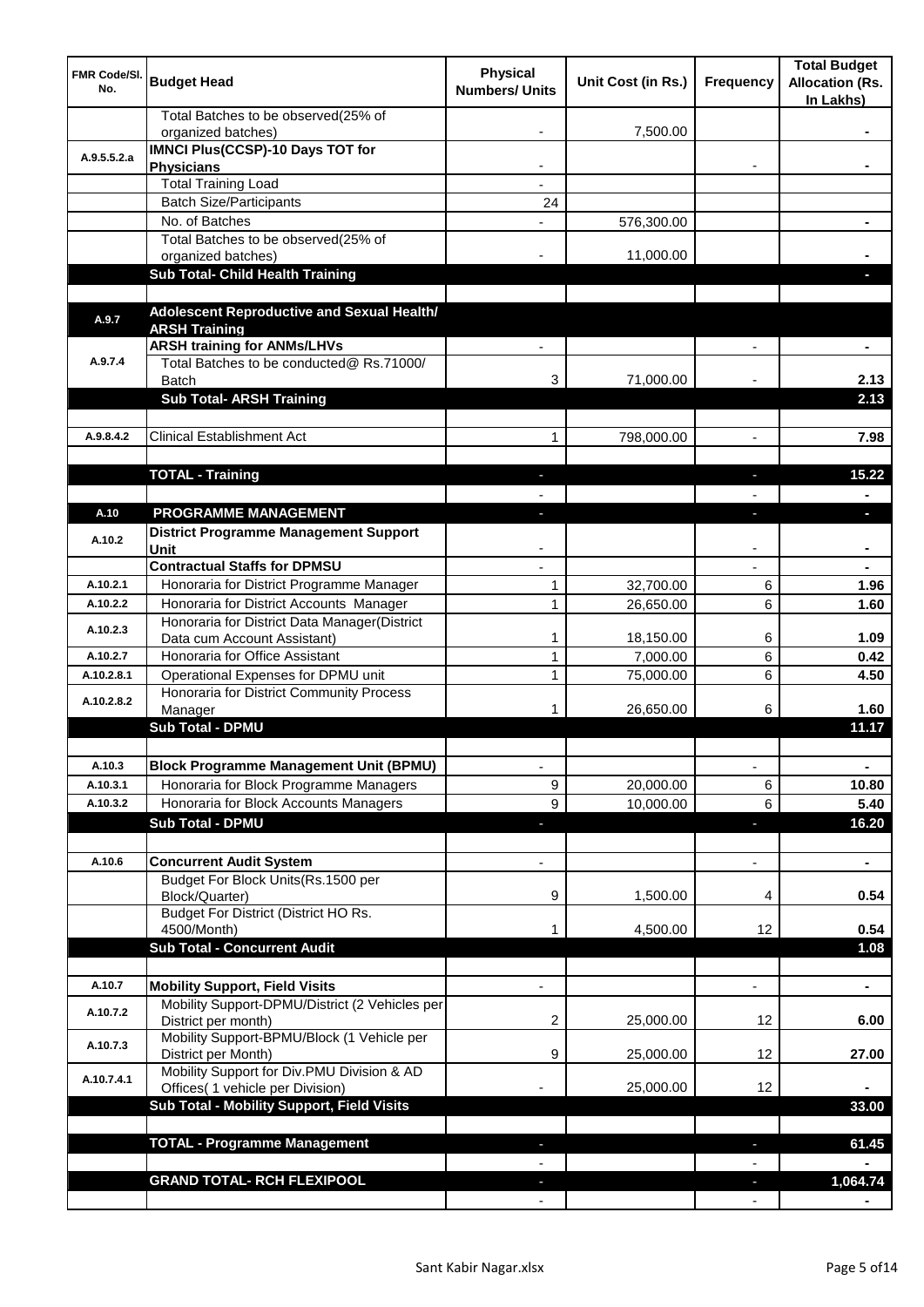| FMR Code/SI.<br>No.     | <b>Budget Head</b>                                                  | <b>Physical</b><br><b>Numbers/ Units</b> | Unit Cost (in Rs.) | <b>Frequency</b> | <b>Total Budget</b><br><b>Allocation (Rs.</b><br>In Lakhs) |
|-------------------------|---------------------------------------------------------------------|------------------------------------------|--------------------|------------------|------------------------------------------------------------|
| B                       | <b>MISSION FLEXIPOOL</b>                                            |                                          |                    | r                |                                                            |
| <b>B1</b>               | <b>ASHA</b>                                                         |                                          |                    |                  |                                                            |
|                         | ASHA State Trainers - TOT (Module VI&VII)-                          |                                          |                    |                  |                                                            |
| B1.1.1.4.2              | National Level-Cost of TA/DA                                        |                                          | 15,000.00          |                  |                                                            |
| B1.1.3.3                | <b>Incentive for FP</b>                                             |                                          |                    |                  |                                                            |
|                         | Incentive for ASHA @ Rs. 1000 if a couple                           |                                          |                    |                  |                                                            |
|                         | adopts permanent methods after 02                                   |                                          |                    |                  |                                                            |
| B <sub>1.1</sub> .3.3.1 | children(Assumed that 15.56 % clients                               |                                          |                    |                  |                                                            |
|                         | adopts permanent methods after 02                                   |                                          |                    |                  |                                                            |
|                         | children).                                                          | 284                                      | 1,000.00           |                  | 2.84                                                       |
| B1.1.3.5                | Other incentive                                                     |                                          |                    |                  |                                                            |
|                         | On taking Complicated On pregnancy cases                            |                                          |                    |                  |                                                            |
| B1.1.3.5.1              | or New born cases to the health facility                            |                                          |                    |                  |                                                            |
|                         | @Rs.150/- case (up to 3 cases/year)                                 |                                          |                    |                  |                                                            |
|                         |                                                                     | 1,586                                    | 150.00             | 3                | 7.14                                                       |
|                         | Birth & Death Registration (For 30 birth & 9                        |                                          |                    |                  |                                                            |
| B1.1.3.5.3              | deaths/ASHA) -Amount Approved 90% Only                              |                                          |                    |                  |                                                            |
|                         |                                                                     | 1,586                                    | 180.00             |                  | 2.57                                                       |
|                         | TA/DA for attending Monthly Meetings                                |                                          |                    |                  |                                                            |
| B1.1.3.5.5              | @Rs.100/Meeting - Amount Approved 90%                               |                                          |                    |                  |                                                            |
|                         | Only                                                                | 1,586                                    | 100.00             | 12               | 17.13                                                      |
|                         | Maternal Death Audit Information                                    |                                          |                    |                  |                                                            |
| B1.1.3.5.6              | (@Rs.200/Case)-Amount Approved 50%                                  |                                          |                    |                  |                                                            |
|                         | Only                                                                | 220                                      | 200.00             |                  | 0.22                                                       |
| B1.1.3.5.12             | Incentives to ASHA Sangini(@Rs.150 for                              |                                          |                    | 10               |                                                            |
| B1.1.3.6                | one field visit and 20 visits per month)<br><b>Other Activities</b> | -                                        | 3,000.00           |                  | ٠                                                          |
|                         | ASHA Divas/Annual ASHA Samellan-                                    | $\overline{\phantom{a}}$                 |                    |                  | $\blacksquare$                                             |
| B1.1.3.6.1              | (Amount Approved 70% Only)                                          | 1,586                                    | 250.00             |                  | 2.78                                                       |
|                         | <b>ASHA Payment Voucher</b>                                         |                                          | 25.00              |                  | 0.40                                                       |
|                         |                                                                     | 1,586                                    |                    |                  |                                                            |
| B1.1.3.6.3              | <b>ASHA Master Payment Register</b>                                 | 9                                        | 150.00             |                  | 0.01                                                       |
|                         | <b>ASHA Sangini Format</b>                                          | 60                                       | 50.00              |                  | 0.03                                                       |
| B1.1.4                  | Awards to ASHA's/Link workers                                       | 9                                        | 5,000.00           | $\overline{a}$   | 0.45                                                       |
| B1.1.5                  | <b>ASHA Resource Centre/ASHA Mentoring</b>                          |                                          |                    |                  |                                                            |
|                         | Group                                                               |                                          |                    |                  | $\blacksquare$                                             |
| B1.1.5.4                | Mobility Costs ASHA Mentoring Group for                             |                                          |                    |                  |                                                            |
|                         | district*4 meetings@Rs.2500/meeting                                 | 4                                        | 2,500.00           |                  | 0.10                                                       |
|                         | <b>Sub Total - ASHA</b>                                             |                                          |                    |                  | 33.66                                                      |
|                         |                                                                     |                                          |                    |                  |                                                            |
| <b>B2</b>               | <b>Untied Funds</b>                                                 | ٠                                        |                    | J,               | $\blacksquare$                                             |
| <b>B2.1</b>             | No. of CHCs/SDH and Amount Approved 71%                             |                                          |                    |                  |                                                            |
|                         | Only                                                                | 9                                        | 50,000.00          | 1                | 3.20                                                       |
| <b>B2.2</b>             | No. of PHCs and Amount Approved 93% Only                            |                                          |                    |                  |                                                            |
|                         |                                                                     | 19                                       | 25,000.00          | 1                | 4.42                                                       |
| <b>B2.3</b>             | No. of Sub Centres and Amount Approved                              |                                          |                    |                  |                                                            |
|                         | 46% Only<br>No. of VHNSCs and Amount Approved 36%                   | 176                                      | 10,000.00          | 1                | 8.10                                                       |
| <b>B2.4</b>             |                                                                     | 648                                      | 10,000.00          | 1                | 23.33                                                      |
|                         | Only                                                                |                                          |                    |                  |                                                            |
|                         | <b>Sub Total - Untied Funds</b>                                     |                                          |                    |                  | 39.04                                                      |
|                         |                                                                     |                                          |                    |                  |                                                            |
| <b>B.3</b>              | <b>Annual Maintenance Grants</b>                                    |                                          |                    |                  |                                                            |
| <b>B3.1</b>             | No. of CHCs and Amount Approved 70% Only                            |                                          |                    |                  |                                                            |
|                         |                                                                     | 9                                        | 100,000.00         | 1                | 6.30                                                       |
| <b>B3.2</b>             | No. of PHCs and Amount Approved 69% Only                            |                                          |                    |                  |                                                            |
|                         |                                                                     | 17                                       | 50,000.00          | 1                | 5.87                                                       |
| <b>B3.3</b>             | No. of Sub Centres and Amount Approved                              |                                          |                    |                  |                                                            |
|                         | 49% Only                                                            | 159                                      | 10,000.00          | 1                | 7.79                                                       |
|                         | <b>Sub Total - AMG</b>                                              | ٠                                        |                    | a,               | 19.96                                                      |
|                         |                                                                     |                                          |                    |                  |                                                            |
| B.6                     | <b>Corpus Grants to HMS/RKS</b>                                     |                                          |                    |                  | $\blacksquare$                                             |
| B6.1                    | District Hospitals (DH+DWH)                                         | 1                                        |                    |                  |                                                            |
|                         | Amount Approved for District Hospitals                              |                                          |                    |                  | 3.65                                                       |
| B6.2                    |                                                                     |                                          |                    |                  |                                                            |
|                         | No. of CHCs and Amount Approved 90% Only                            | 9                                        | 100,000.00         | 1                | 8.10                                                       |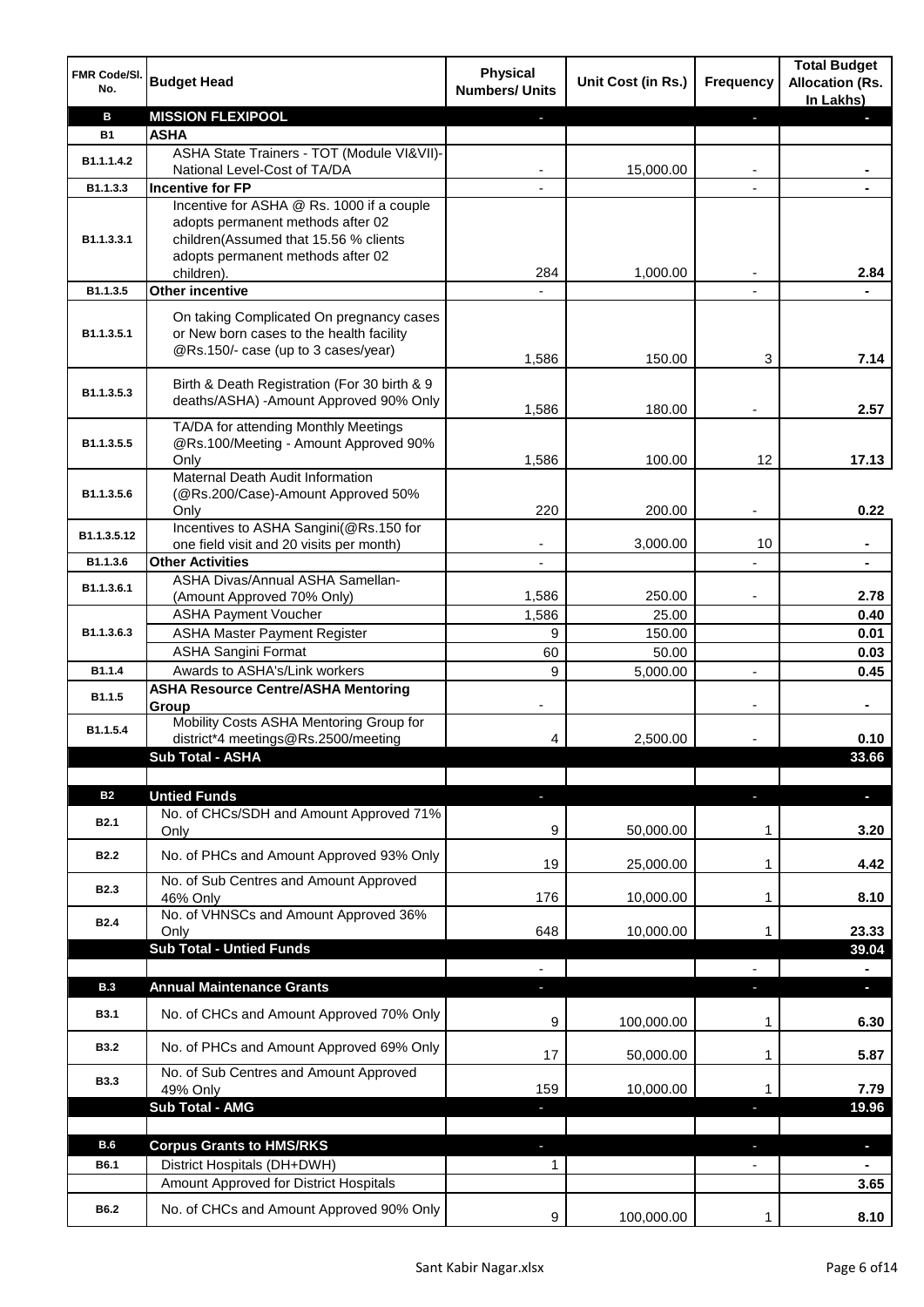| <b>FMR Code/SI.</b><br>No. | <b>Budget Head</b>                                                                                   | <b>Physical</b><br><b>Numbers/ Units</b> | Unit Cost (in Rs.) | <b>Frequency</b> | <b>Total Budget</b><br><b>Allocation (Rs.</b><br>In Lakhs) |
|----------------------------|------------------------------------------------------------------------------------------------------|------------------------------------------|--------------------|------------------|------------------------------------------------------------|
| B6.3                       | No. of PHCs and Amount Approved 90% Only                                                             | 19                                       | 50,000.00          | 1                | 8.55                                                       |
|                            | <b>Sub Total - HMS/RKS</b>                                                                           | ٠                                        |                    | J,               | 20.30                                                      |
|                            |                                                                                                      |                                          |                    |                  |                                                            |
| <b>B9</b>                  | <b>Mainstreaming of AYUSH</b>                                                                        | J,                                       |                    | T                | o.                                                         |
| B.9.1                      | <b>Medical Officers (Only AYUSH)</b>                                                                 |                                          |                    |                  |                                                            |
| B.9.1.1                    | <b>Contractual Medical Officers</b>                                                                  | 14                                       | 24,000.00          | 6                | 20.16                                                      |
| <b>B.9.2</b>               | <b>AYUSH Pharmacists</b>                                                                             | 4                                        | 9,000.00           | 6                | 2.16                                                       |
|                            | <b>Sub Total (AYUSH)</b>                                                                             | T.                                       |                    | J,               | 22.32                                                      |
|                            |                                                                                                      |                                          |                    |                  |                                                            |
| <b>B10</b>                 | <b>IEC-BCC Activities</b>                                                                            |                                          |                    | ı.               | н                                                          |
| <b>B.10.2</b>              | <b>Implementation of BCC/IEC Activities at</b><br>district level                                     |                                          |                    |                  | 3.00                                                       |
| B.10.5.2                   | Printing of WIFS Cards, Referral Slips, etc                                                          |                                          |                    | $\blacksquare$   |                                                            |
|                            | WIFS Cards for School Children(No. of Cards)                                                         |                                          | 4.00               |                  |                                                            |
|                            | Sub Total (IEC/BCC)                                                                                  |                                          |                    | ı                | 3.00                                                       |
|                            |                                                                                                      |                                          |                    |                  |                                                            |
| <b>B15</b>                 | <b>Planning, Implementation and Monitoring</b>                                                       |                                          |                    |                  |                                                            |
| B15.2                      | <b>Quality Assurance</b>                                                                             |                                          |                    |                  |                                                            |
| B15.2.2                    | <b>Quality Assurance Committees</b>                                                                  | $\overline{\phantom{a}}$                 |                    |                  |                                                            |
|                            | <b>Division Level</b>                                                                                | $\blacksquare$                           |                    |                  | $\blacksquare$                                             |
|                            | One time establishment @ Rs. 1.00 Lakh/<br>Division (Amount Approved 50% Only)                       |                                          |                    |                  |                                                            |
|                            |                                                                                                      |                                          | 100,000.00         | 1                |                                                            |
|                            | Operational Expenses @Rs. 5000/month/<br>division (Amount Approved 50% Only)                         | ٠                                        | 5,000.00           | 12               |                                                            |
|                            | <b>District Level</b>                                                                                | $\overline{\phantom{a}}$                 |                    |                  |                                                            |
|                            | One time establishment @ Rs. 1.00 Lakh/<br>District (Amount Approved 50% Only)                       | 1                                        | 100,000.00         | 1                | 0.50                                                       |
|                            | Operational Expenses @Rs. 5000/ Month/<br>District (Amount Approved 50% Only)                        | 1                                        | 5,000.00           | 12               | 0.30                                                       |
| B15.2.4                    | <b>Review meetings</b>                                                                               |                                          |                    | ٠                |                                                            |
| B15.2.4.2                  | <b>Division Level</b>                                                                                |                                          |                    |                  |                                                            |
|                            | Review meetings @ Rs 10000/- per meeting<br>for 4 meeting per division (Amount Approved<br>50% Only) |                                          | 10,000.00          | 4                |                                                            |
|                            | <b>District Level</b>                                                                                |                                          |                    |                  |                                                            |
|                            | Review meetings @ Rs 10000/- per meeting                                                             |                                          |                    |                  |                                                            |
|                            | for 4 meeting per District (Amount Approved                                                          |                                          |                    |                  |                                                            |
|                            | 50% Only)<br><b>Other Block Level Activities</b>                                                     | 1                                        | 10,000.00          | 4                | 0.20                                                       |
| B15.2.5                    | Block QA visioning meeting (Orienting                                                                |                                          |                    |                  |                                                            |
| B15.2.5.1                  | <b>Block Officials on Facility Solutions Levels-</b>                                                 |                                          |                    |                  |                                                            |
|                            | Amount Approved 50% Only)                                                                            | 1                                        | 35,000.00          | 1                | 0.18                                                       |
| B15.2.5.2                  | Quality Management System (QMS) training<br>workshop -(Amount Approved 50% Only)                     |                                          |                    |                  |                                                            |
|                            |                                                                                                      | 1                                        | 100,000.00         | 1                | 0.50                                                       |
|                            | <b>Sub Total - Quality Assurance</b>                                                                 |                                          |                    |                  | 1.68                                                       |
| B15.3                      | <b>Monitoring and Evaluation</b>                                                                     |                                          |                    |                  | $\blacksquare$                                             |
| B15.3.1.6.3                | Honoraria of Data Entry Operators for MCTS                                                           | 9                                        | 11,000.00          | 6                | 5.94                                                       |
| B15.3.2                    | <b>Computerization HMIS and E-governance</b>                                                         |                                          |                    |                  |                                                            |
|                            | HMIS Operational Cost (excluding HR & Trainings)-                                                    |                                          |                    |                  |                                                            |
|                            | Expenses for Internet @1500/month/                                                                   |                                          |                    |                  |                                                            |
|                            | computer for 951 Nos                                                                                 | 9                                        | 1,500.00           | 12               | 1.62                                                       |
|                            | Expenses for Internet Rs.750/pm/block                                                                |                                          |                    |                  |                                                            |
|                            | computer(new) for 820 Nos.                                                                           | 9                                        | 750.00             | 12               | 0.81                                                       |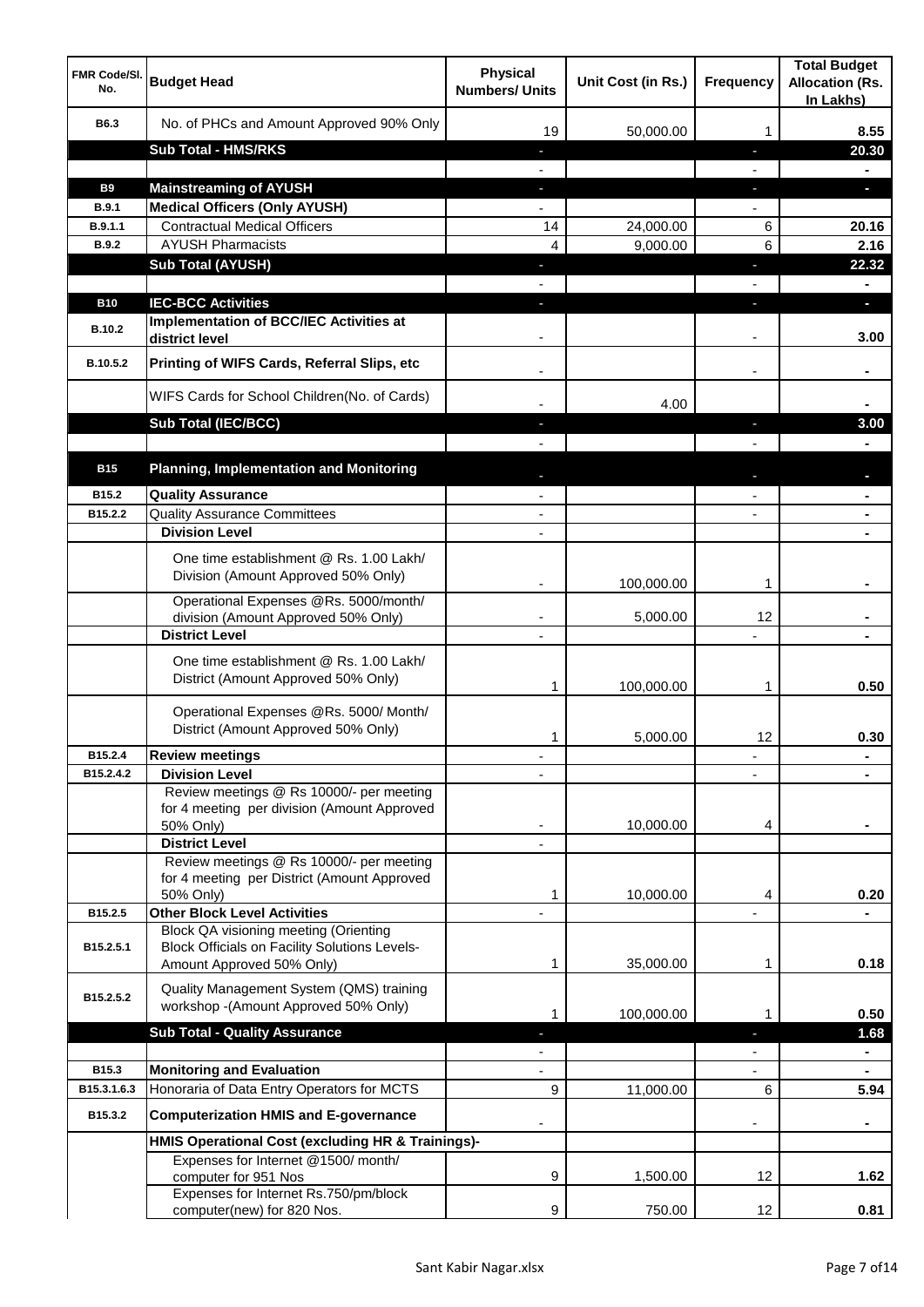| FMR Code/SI.<br>No.          | <b>Budget Head</b>                                                                                 | <b>Physical</b><br><b>Numbers/ Units</b> | Unit Cost (in Rs.) | <b>Frequency</b>         | <b>Total Budget</b><br><b>Allocation (Rs.</b><br>In Lakhs) |
|------------------------------|----------------------------------------------------------------------------------------------------|------------------------------------------|--------------------|--------------------------|------------------------------------------------------------|
| B <sub>15</sub> , 3, 2, 1, a | Expenses for Internet Data Card<br>@Rs.750/pm/Computer (new) for 75 Nos.                           | 1                                        | 750.00             | 12                       | 0.09                                                       |
|                              | Expenses for Internet Data Card<br>@Rs.750/pm/Computer (new) for 18 Nos.                           |                                          | 750.00             | 12                       |                                                            |
| B15.3.2.1.d                  | Other Office and admin expenses                                                                    |                                          |                    |                          |                                                            |
|                              | Maintenance of Computers/AMC/etc -HMIS                                                             |                                          |                    |                          |                                                            |
| B15.3.2.1.d.2                | (Block -PHC/CHC,CH, CMF (M/F) Old<br>@Rs. 4000/unit for 951 no.                                    | 9                                        | 4,000.00           | 1                        | 0.36                                                       |
|                              | Purchase of computer consumables/Admin                                                             |                                          |                    |                          |                                                            |
| B15.3.2.1.d.3                | Expenses @ Rs.1000.00 for 951 no.-Six                                                              |                                          |                    |                          |                                                            |
|                              | Months<br>MCTS Operational Cost (excluding HR &                                                    | 9                                        | 1,000.00           | 6                        | 0.54                                                       |
| B15.3.2.2.a                  | Trainings)                                                                                         |                                          |                    |                          |                                                            |
| B15.3.2.2.b                  | Procurement of<br>computers/Printers/Cartridges, etc. -<br>@50,000.00/Computer Systems for 820 No. | 9                                        | 50,000.00          | 1                        | 4.50                                                       |
| B15.3.2.2.d                  | Other Office and admin expenses                                                                    |                                          |                    |                          |                                                            |
| B15.3.3                      | @12,000.00 per year -820 No.(New)<br>Other M & E Activities                                        | 9                                        | 12,000.00          | 1                        | 1.08                                                       |
|                              | Review Meetings for MCTS @ Rs                                                                      |                                          |                    |                          |                                                            |
| B15.3.3.5                    | 4,000/meeting for 12 meetings                                                                      | 1                                        | 4,000.00           | 12                       | 0.48                                                       |
|                              | Sub Total - Monitoring and Evaluation                                                              |                                          |                    |                          | 15.42                                                      |
| <b>B.16</b>                  | <b>PROCUREMENT</b>                                                                                 |                                          |                    |                          |                                                            |
| B16.1.1                      | <b>Procurement of Equipments: MH</b>                                                               |                                          |                    | J,                       | н.                                                         |
| B16.1.1.2                    | MVA /EVA Kits for Safe Abortion services                                                           | 5                                        | 2,500.00           | -                        | 0.13                                                       |
| B16.1.6                      | <b>Equipments for ARSH/ School Health</b>                                                          |                                          |                    |                          | ۰                                                          |
| B16.1.6.1                    | Equipments for ARSH Clinics (New)                                                                  |                                          | 15,000.00          | 1                        |                                                            |
|                              | <b>Sub Total (Procurement of Equipments)</b>                                                       |                                          |                    |                          | 0.13                                                       |
|                              |                                                                                                    |                                          |                    |                          |                                                            |
| B.16.2.1                     | Drugs & supplies for MH<br>Drugs for Safe Abortion (No. of MMA                                     | $\blacksquare$                           |                    | $\overline{\phantom{0}}$ | $\blacksquare$                                             |
| B.16.2.1.2                   | estimated in year 2013-14)                                                                         | 17                                       | 200.00             |                          | 0.03                                                       |
| B.16.2.4                     | <b>Supplies for IMEP</b>                                                                           |                                          |                    |                          | $\blacksquare$                                             |
| B.16.2.4.1                   | Bio-Medical Waste Management-District<br>level                                                     |                                          |                    |                          | 1.78                                                       |
| B.16.2.4.2                   | Bio-Medical Waste Management-CHC level                                                             |                                          |                    | ۰                        | 9.44                                                       |
| B.16.2.4.3                   | Cleaning/Washing, House keeping and                                                                |                                          |                    |                          |                                                            |
|                              | Laundry Management - District Level<br>Cleaning/Washing, House keeping and                         |                                          |                    | $\blacksquare$           | 2.93                                                       |
| B.16.2.4.4                   | Laundry Management - CHC/PHC Level                                                                 |                                          |                    |                          | 9.79                                                       |
|                              | <b>ASHA Drug Kits</b>                                                                              |                                          |                    |                          |                                                            |
| B.16.2.5.2                   | Drug Kit replenishment for ASHAs @ Rs.                                                             |                                          |                    |                          |                                                            |
| B.16.2.6                     | 300/ASHA<br>Drugs & supplies for WIFS                                                              | 1,116                                    | 300.00             | $\overline{\phantom{m}}$ | 3.35                                                       |
|                              | For Govt. & Govt. aided Schools (Classes VI                                                        |                                          |                    |                          |                                                            |
|                              | to XII)                                                                                            |                                          |                    |                          |                                                            |
|                              | <b>Total Beneficiaries</b>                                                                         | 52,398                                   |                    |                          |                                                            |
| B.16.2.6.1                   | IFA Tables Required at District (Beneficiary*<br>52 Tabs)                                          | 2,724,698                                | 0.12               |                          | 3.27                                                       |
| B.16.2.6.2                   | Albendazole Tablets Required at District<br>(Beneficiary *2 Tabs)                                  | 104,796                                  | 1.00               |                          | 1.05                                                       |
|                              | <b>Menstrual Hygiene Scheme</b>                                                                    |                                          |                    |                          |                                                            |
|                              | <b>Total Beneficiaries</b>                                                                         |                                          |                    |                          |                                                            |
|                              | IFA Tables Required at District (                                                                  |                                          |                    |                          |                                                            |
|                              | Beneficiary*52 Tabs)<br>Albendazole Tablets Required at District                                   |                                          | 0.12               |                          |                                                            |
|                              | (Beneficiary *2 Tabs)                                                                              | ٠                                        | 1.00               | $\blacksquare$           |                                                            |
|                              | <b>SABLA Scheme</b>                                                                                |                                          |                    |                          |                                                            |
|                              | <b>Total Beneficiaries</b>                                                                         |                                          |                    |                          |                                                            |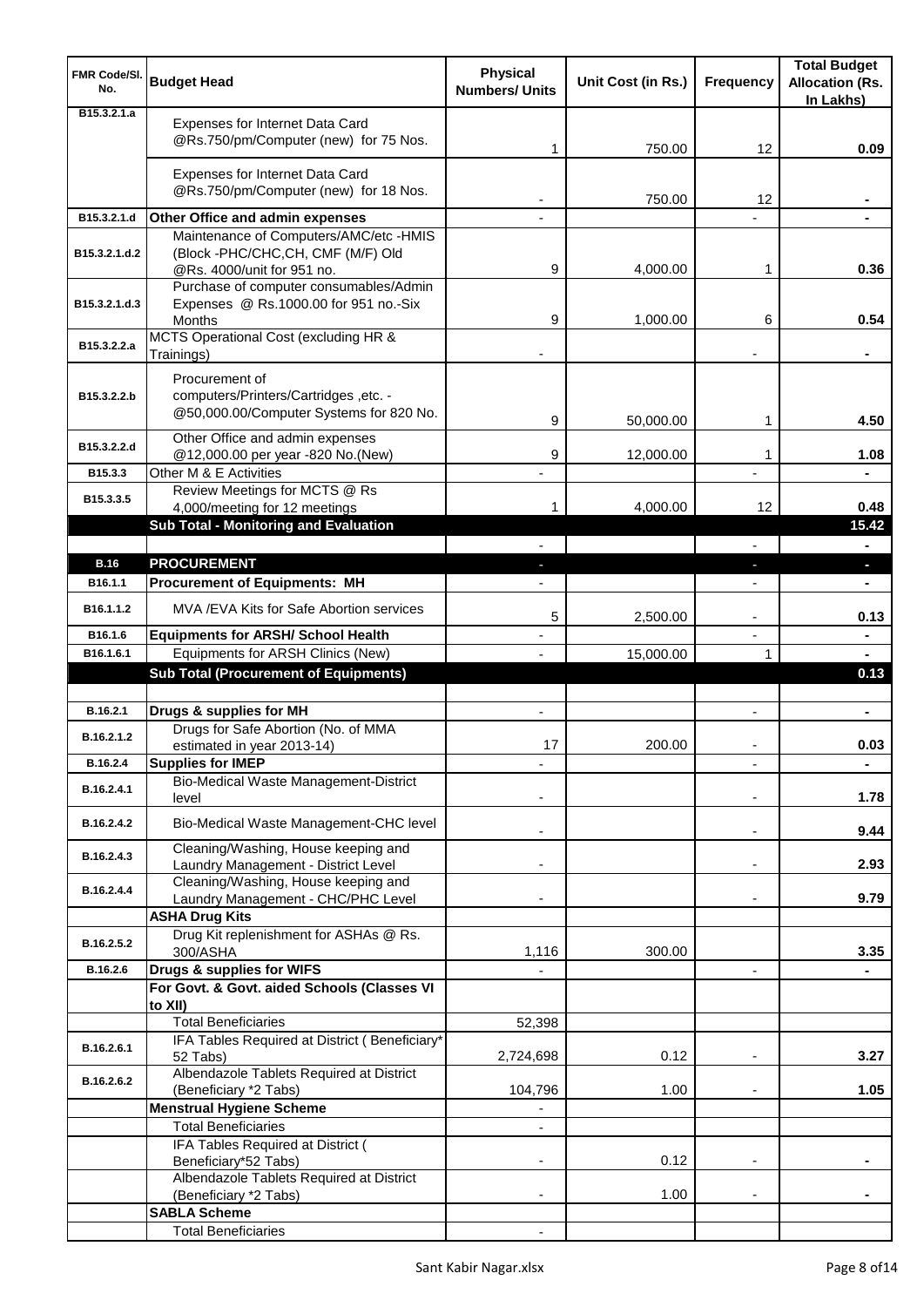| FMR Code/SI.<br>No. | <b>Budget Head</b>                                                                        | <b>Physical</b><br><b>Numbers/ Units</b> | Unit Cost (in Rs.) | <b>Frequency</b>         | <b>Total Budget</b><br><b>Allocation (Rs.</b><br>In Lakhs) |
|---------------------|-------------------------------------------------------------------------------------------|------------------------------------------|--------------------|--------------------------|------------------------------------------------------------|
|                     | IFA Tables Required at District (<br>Beneficiary*52 Tabs)                                 |                                          | 0.12               |                          |                                                            |
|                     | Albendazole Tablets Required at District                                                  |                                          |                    |                          |                                                            |
|                     | (Beneficiary *2 Tabs)                                                                     |                                          | 1.00               |                          |                                                            |
| B.16.2.7            | Drugs & Supplies under SHP                                                                |                                          |                    |                          |                                                            |
|                     | <b>For Aganwadi Centres</b>                                                               |                                          |                    |                          |                                                            |
|                     | Expected No. of Children at AWCs<br>No. of IFA Bottles (One bottle of 100                 | 41,725                                   |                    |                          |                                                            |
|                     | ml./child)                                                                                | 41,725                                   | 10.00              |                          | 4.17                                                       |
|                     | Albendazole Tablets (2 tablets per Child)                                                 | 83,450                                   | 1.00               |                          | 0.83                                                       |
|                     | For Primary Schools(For Govt. & Govt.                                                     |                                          |                    |                          |                                                            |
|                     | aided Schools Classes I to V)                                                             |                                          |                    |                          |                                                            |
|                     | Expected No. of Children in Schools                                                       | 95,323                                   |                    |                          |                                                            |
|                     | No. of Tablets Required at District (52 Tabs./<br>Beneficiary)                            | 4,956,793                                | 0.12               |                          | 5.95                                                       |
|                     | No. of Tablets Required at District (2 Tabs./                                             |                                          |                    |                          |                                                            |
|                     | Beneficiary)                                                                              | 190,646                                  | 1.00               |                          | 1.91                                                       |
|                     | <b>Medicines for Teams</b>                                                                |                                          |                    |                          |                                                            |
|                     | No. of Blocks                                                                             | 9                                        |                    |                          |                                                            |
|                     | First Time Medicines For Teams (2 Teams                                                   |                                          |                    |                          |                                                            |
|                     | in Each Block)                                                                            | 18                                       | 18,000.00          |                          | 3.24                                                       |
|                     | Sub Total (Procurement of Drugs & Supplies)                                               |                                          |                    |                          | 47.74                                                      |
| <b>B.17</b>         | <b>Drugs Warehouses/Logistics Management</b>                                              | r.                                       |                    | J,                       | o.                                                         |
|                     | Honoraria of Staff at Regional Drug                                                       |                                          |                    |                          |                                                            |
|                     | Warehouse                                                                                 |                                          |                    |                          |                                                            |
|                     | Accountant                                                                                |                                          | 10,000.00          | 6                        |                                                            |
|                     | Computer Operator Cum Store Keeper                                                        |                                          | 10,000.00          | 6                        |                                                            |
|                     | Fork-Lift Operator cum Mechanic                                                           |                                          | 6,500.00           | 6                        |                                                            |
| <b>B.17.1</b>       | Fourth class / Loader                                                                     |                                          | 6,500.00           | 6                        |                                                            |
|                     | Generator Operator cum Electrician                                                        |                                          | 5,000.00           | 6                        |                                                            |
|                     | Sweeper                                                                                   |                                          | 3,500.00           | 6                        |                                                            |
|                     | <b>Armed Guards</b>                                                                       |                                          | 6,335.00           | 6                        |                                                            |
|                     | <b>General Guards</b>                                                                     |                                          | 5,157.00           | 6                        |                                                            |
|                     | Gardener                                                                                  |                                          | 3,000.00           | 6                        |                                                            |
|                     | <b>Honoraria of Staff at District Drug</b>                                                |                                          |                    |                          |                                                            |
|                     | Warehouse<br>Computer Operator Cum Store Keeper                                           | $\blacksquare$                           | 10,000.00          | 6                        | $\blacksquare$                                             |
| B.17.3              | Generator Operator Cum Mechanic/Electricia                                                | $\blacksquare$                           | 5,000.00           | 6                        | $\blacksquare$                                             |
|                     | Loader                                                                                    |                                          | 5,000.00           | 6                        |                                                            |
|                     | Choukidar                                                                                 |                                          | 5,000.00           | 6                        |                                                            |
|                     | Part-time Sweeper                                                                         |                                          | 2,500.00           | 6                        |                                                            |
| B.17.4.1            | <b>Operational Cost for Regional Drug ware</b>                                            |                                          |                    |                          |                                                            |
|                     | House                                                                                     |                                          |                    |                          |                                                            |
|                     | <b>Electricity Charges</b>                                                                |                                          |                    |                          |                                                            |
|                     | <b>Telephone Charges</b><br>POL & Maintenance of DG Sets                                  |                                          |                    |                          |                                                            |
|                     |                                                                                           |                                          |                    |                          |                                                            |
|                     | Stationary<br>Contingency                                                                 |                                          |                    |                          | ۰                                                          |
|                     | <b>Sub Total-Drug Ware Houses</b>                                                         |                                          |                    |                          | ٠<br>o.                                                    |
|                     |                                                                                           |                                          |                    |                          |                                                            |
|                     | <b>GRAND TOTAL- MISSION FLEXIPOOL</b>                                                     | ٠                                        |                    | $\blacksquare$           | 203.24                                                     |
|                     |                                                                                           |                                          |                    |                          |                                                            |
| $\mathbf c$         | <b>IMMUNISATION</b>                                                                       | ÷.                                       |                    | $\blacksquare$           | a.                                                         |
| C.1                 | RI strengthening project (Review meeting,<br>Mobility support, Outreach services etc)     |                                          |                    | $\overline{\phantom{a}}$ |                                                            |
| C.1.a               | Mobility Support for supervision for district                                             |                                          |                    |                          |                                                            |
|                     | level officers @Rs 250000/- Year                                                          | 1                                        | 250,000.00         |                          | 2.50                                                       |
| C.1.b               | Mobility support for supervision at State level                                           |                                          |                    |                          |                                                            |
| C.1.c               | Printing and dissemination of Immunization<br>cards, tally sheets, monitoring forms etc.@ |                                          |                    |                          |                                                            |
|                     | Rs 10 /- Beneficiary                                                                      | 54,856                                   | 10.00              |                          | 5.49                                                       |
|                     |                                                                                           |                                          |                    |                          |                                                            |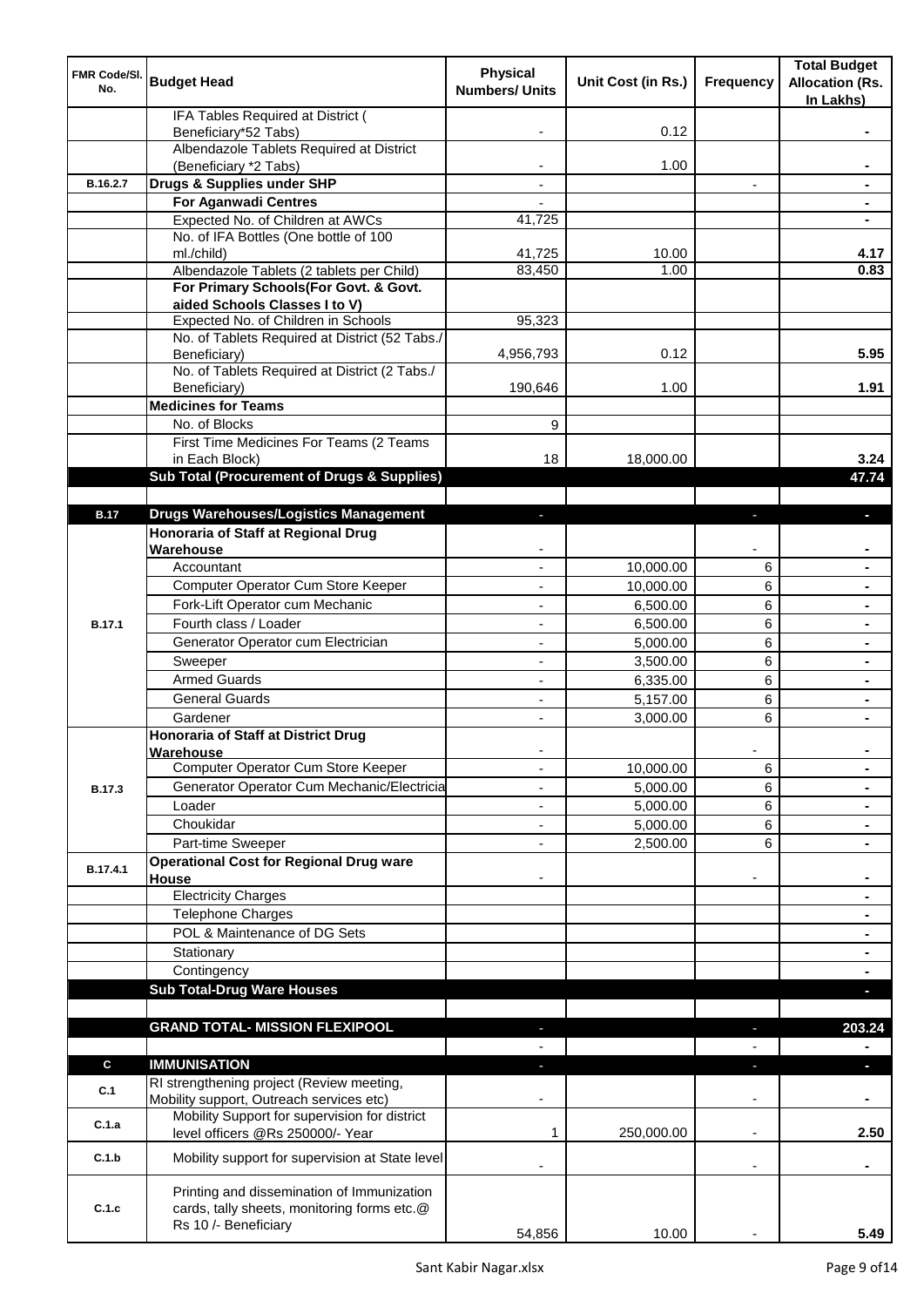| FMR Code/SI.<br>No. | <b>Budget Head</b>                                                                                                                                                                                                                                                            | <b>Physical</b><br><b>Numbers/ Units</b> | Unit Cost (in Rs.)   | <b>Frequency</b> | <b>Total Budget</b><br><b>Allocation (Rs.</b><br>In Lakhs) |
|---------------------|-------------------------------------------------------------------------------------------------------------------------------------------------------------------------------------------------------------------------------------------------------------------------------|------------------------------------------|----------------------|------------------|------------------------------------------------------------|
| C.1.d               | Support for Quarterly State level review<br>meetings of district officer                                                                                                                                                                                                      |                                          |                      |                  |                                                            |
| C.1.e               | Quarterly review meetings exclusive for RI at<br>district level with Block Mos, CDPO, and<br>other stake holders (@ Rs 100/- per<br>participant(5 participant / block)                                                                                                        | 180                                      | 100.00               |                  | 0.18                                                       |
| C.1.f               | Quarterly review meetings exclusive for RI at<br>block level @Rs 50/- per person as<br>honorarium/Asha(For travel) & Rs 25 per<br>person at the disposal of MOIC for meeting<br>expenses (Refreshment, stationery and<br>mis.)                                                | 6,344                                    | 75.00                |                  | 4.76                                                       |
| C.1.g               | Focus on slum & underserved areas in<br>urban areas/alternative vaccinator for slums<br>(Hiring of ANM @ 450/-per session for four<br>sessions/month/slum of 10000 population<br>and Rs.300/ month as contingency per slum<br>i.e.Rs.2100/-month/slum of 10000<br>population) | 24                                       | 2,100.00             |                  | 0.50                                                       |
| C.1.h               | Mobilization of children through ASHA or                                                                                                                                                                                                                                      |                                          |                      |                  |                                                            |
| C.1.i               | other mobilizers(@Rs 150/-per session)<br>Alternative vaccine delivery in hard to reach                                                                                                                                                                                       | 16,696                                   | 150.00               | ä,               | 25.04                                                      |
| C.1.j               | areas(@Rs 150/-per session)<br>Alternative Vaccine Delivery in other                                                                                                                                                                                                          | 96                                       | 150.00               |                  | 0.14                                                       |
| C.1.k               | areas(@Rs. 75/- per session)<br>To develop micro plan at sub-centre level(@                                                                                                                                                                                                   | 16,600                                   | 75.00                |                  | 12.45                                                      |
|                     | Rs 100/- per sub centre)<br>For consolidation of micro plans at block                                                                                                                                                                                                         | 186                                      | 100.00               | $\overline{a}$   | 0.19                                                       |
| C.1.1               | level (@ Rs 1000/-per block per PHC and<br>Rs 2000/- per district)                                                                                                                                                                                                            | 11                                       | 1,000.00             |                  | 0.11                                                       |
| C.1.m               | POL for vaccine delivery from State to<br>district and from district to PHC/CHCs(@ Rs<br>150000/- per district per year)                                                                                                                                                      | 1                                        | 150,000.00           |                  | 1.50                                                       |
| C.1.n               | Consumables for computer including<br>provision for internet access for RIMS (@ Rs<br>400/- per month per district)                                                                                                                                                           | 1                                        | 400.00               | 12               | 0.05                                                       |
| C.1.o               | Red/Black plastic bags etc.(@ Rs 3 per bag                                                                                                                                                                                                                                    |                                          |                      |                  |                                                            |
| C.1.p               | and 2 bags per session)<br>Hub Cutter/Bleach/Hypochlorite solution/<br>Twin buckets(@ Rs 1200/- per PHC/CHC                                                                                                                                                                   | 16,600                                   | 3.00                 | 2                | 1.00                                                       |
| C.1.q               | per year)<br>Safety Pits(@ Rs 5250/- per pit)                                                                                                                                                                                                                                 | 11<br>4                                  | 1,200.00<br>5,250.00 |                  | 0.13<br>0.21                                               |
|                     | Other Specific requirement                                                                                                                                                                                                                                                    |                                          |                      |                  |                                                            |
|                     | Fund for annual maintenance operation of<br>WIC/WIF at division level @ Rs.40000/unit<br>of WIC/WIF<br>POL for generators and operational                                                                                                                                     |                                          | 40,000.00            |                  |                                                            |
| C.1.r               | expenses at divisional vaccine storage point<br>@ Rs 2.00 Lakhs/ year/division vaccine<br>store points                                                                                                                                                                        |                                          | 200,000.00           |                  |                                                            |
|                     | Electricity bill for WIC/WIF AT state and<br>divisional level @ Rs 1.50Lakhs/year<br>/division store points                                                                                                                                                                   |                                          | 150,000.00           |                  |                                                            |
| C.2                 | <b>AEFI Kits</b><br><b>Salary of Contractual Staffs</b>                                                                                                                                                                                                                       | 41                                       | 200.00               |                  | 0.08                                                       |
| C.2.2               | Computer Assistants at District level                                                                                                                                                                                                                                         | 1                                        | 10,000.00            | 6                | 0.60                                                       |
| C.3                 | <b>Training under Immunisation</b>                                                                                                                                                                                                                                            |                                          |                      |                  |                                                            |
| C.3.1               | District level Orientation training including<br>Hep B, Measles, AEFI & JE(wherever<br>required) for 2 days ANM, Multi Purpose<br>Health Worker (Male), LHV, Health Assistant<br>(Male/Female), Nurse Midwives, BEEs &<br>other staff (as per RCH norms) @ Rs<br>46200/batch  | 12                                       | 46,200.00            |                  | 5.45                                                       |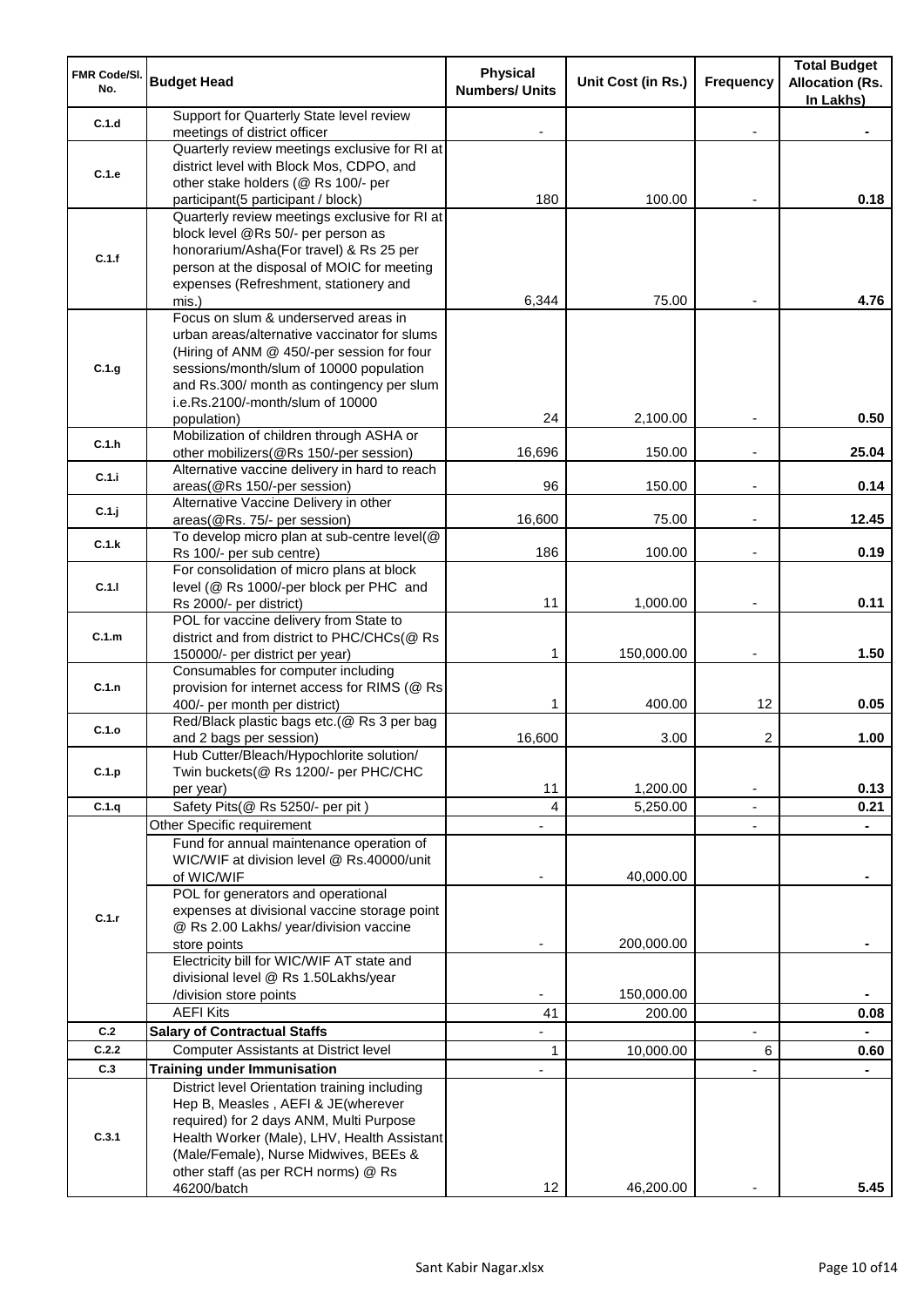| <b>FMR Code/SI.</b><br>No. | <b>Budget Head</b>                                                                                                                         | <b>Physical</b><br><b>Numbers/ Units</b> | Unit Cost (in Rs.) | <b>Frequency</b> | <b>Total Budget</b><br><b>Allocation (Rs.</b><br>In Lakhs) |
|----------------------------|--------------------------------------------------------------------------------------------------------------------------------------------|------------------------------------------|--------------------|------------------|------------------------------------------------------------|
| C.3.2                      | Three day training including Hep B, Measles<br>& JE(wherever required) of Medical Officers<br>of RI using revised MO training module) @    |                                          |                    |                  |                                                            |
|                            | Rs 65600/ batch                                                                                                                            |                                          | 65,600.00          |                  |                                                            |
| C.3.4                      | Two days cold chain handlers training for<br>block level cold chain handlers by State and<br>district cold chain officers @ Rs 26600/batch | 1                                        | 26,600.00          |                  | 0.27                                                       |
| C.3.5                      | One day training of block level data handlers<br>by DIOs and District cold chain officer to<br>train about the reporting formats of        |                                          |                    |                  |                                                            |
| C.3.6                      | immunization @ Rs 300/ person<br>Intensified immunization training of front line                                                           | 11                                       | 300.00             |                  | 0.03                                                       |
|                            | workers @ Rs 86660/batch                                                                                                                   | 9                                        | 86,660.00          |                  | 7.80                                                       |
| C.4                        | <b>Cold Chain Maintenance</b>                                                                                                              |                                          |                    |                  |                                                            |
|                            | Cold chain maintenance at PHC/CHC Level<br>(@Rs. 750/PHC/CHC per year)                                                                     | 11                                       | 750.00             |                  | 0.08                                                       |
|                            | Cold chain maintenance at District Level<br>(@Rs. 15000/year)                                                                              | 1                                        | 15,000.00          |                  | 0.15                                                       |
| C.5                        | Asha Incentives- for full immunization @<br>RS.100 per child for full immunization in first<br>year and Rs.50 per child for ensuring       |                                          |                    |                  |                                                            |
|                            | complete immunization up to 2nd year of<br>age.(94.22% of the fund)                                                                        | 46,833                                   | 150.00             |                  | 66.19                                                      |
|                            | <b>TOTOAL - ROUTINE IMMUNIZATION</b>                                                                                                       |                                          |                    | r.               | 134.90                                                     |
|                            |                                                                                                                                            |                                          |                    |                  |                                                            |
| D                          | <b>National Disease Control Programmes</b>                                                                                                 | J.                                       |                    |                  | ı                                                          |
|                            |                                                                                                                                            |                                          |                    |                  |                                                            |
| E                          | <b>Integrated Disease Surveillance Project</b><br>(IDSP)                                                                                   |                                          |                    |                  |                                                            |
| E.1                        | Operational Costs (Rs. 25000/0 per Month)<br>including 10 Medical Colleges                                                                 |                                          |                    |                  | 3.00                                                       |
| E.2                        | <b>Remuneration for Contractual Human Resource</b>                                                                                         |                                          |                    |                  |                                                            |
| E.2.1                      | Epidemiologist (Rs. 27500-44000)                                                                                                           |                                          |                    |                  | 3.37                                                       |
| E.2.2                      | Microbiologist (Rs. 27500-44000)                                                                                                           |                                          |                    |                  |                                                            |
| E.3.2                      | Data Manager (Rs. 18000 per Mth)                                                                                                           |                                          |                    |                  | 2.16                                                       |
| E.3.3                      | Data Entry Operator (Rs. 11000/mth)<br><b>Training</b>                                                                                     |                                          |                    |                  | $1.32$                                                     |
|                            | Medical Officers (3 days) @ Rs 50000 /                                                                                                     |                                          |                    |                  |                                                            |
| E.8                        | Batch, for one batch                                                                                                                       |                                          |                    |                  |                                                            |
|                            | Hospital Pharmacists/Nurses Training (1                                                                                                    |                                          |                    |                  |                                                            |
|                            | day) @ Rs.38000 / Batch for 1 batch                                                                                                        |                                          |                    |                  |                                                            |
| E.8                        | One Day Training of Medical College Doctors<br>Costs on account of Newly Formed Districts                                                  |                                          |                    |                  |                                                            |
|                            | <b>TOTAL-IDSP</b>                                                                                                                          |                                          |                    |                  | 9.85                                                       |
|                            |                                                                                                                                            |                                          |                    |                  |                                                            |
| F                          | <b>National Vector Borne Disease Control</b>                                                                                               |                                          |                    |                  |                                                            |
|                            | <b>Programme (NVBDCP)</b>                                                                                                                  |                                          |                    |                  |                                                            |
| F.1.1                      | <b>Malaria</b>                                                                                                                             |                                          |                    |                  |                                                            |
| F.1.1.b                    | <b>ASHA Incentives</b><br>Monitoring, Evaluation & Supervision &                                                                           |                                          |                    |                  | 1.25                                                       |
| F.1.1.d                    | Epidemic preparedness including mobility                                                                                                   |                                          |                    |                  | 0.85                                                       |
| F.1.1.e                    | IEC/BCC                                                                                                                                    |                                          |                    |                  | 0.42                                                       |
| F.1.1.g                    | Training/Capacity Building                                                                                                                 |                                          |                    |                  | 0.25                                                       |
|                            | Sub Total - Malaria                                                                                                                        |                                          |                    |                  | 2.77                                                       |
| F.1.2                      | Dengue & Chikungunya                                                                                                                       |                                          |                    |                  |                                                            |
| F.1.2.a(iⅈ)                | Strengthening Surveillance for Apex Referral<br>Lab & Sentinel Surveillance Hospital                                                       |                                          |                    |                  |                                                            |
| F.1.2.c                    | Monitoring/Supervision and Rapid Response                                                                                                  |                                          |                    |                  | 0.20                                                       |
| F.1.2.d                    | <b>Epidemic Preparedness</b>                                                                                                               |                                          |                    |                  | 0.10                                                       |
| F.1.2.e                    | Case Management                                                                                                                            |                                          |                    |                  | 0.10                                                       |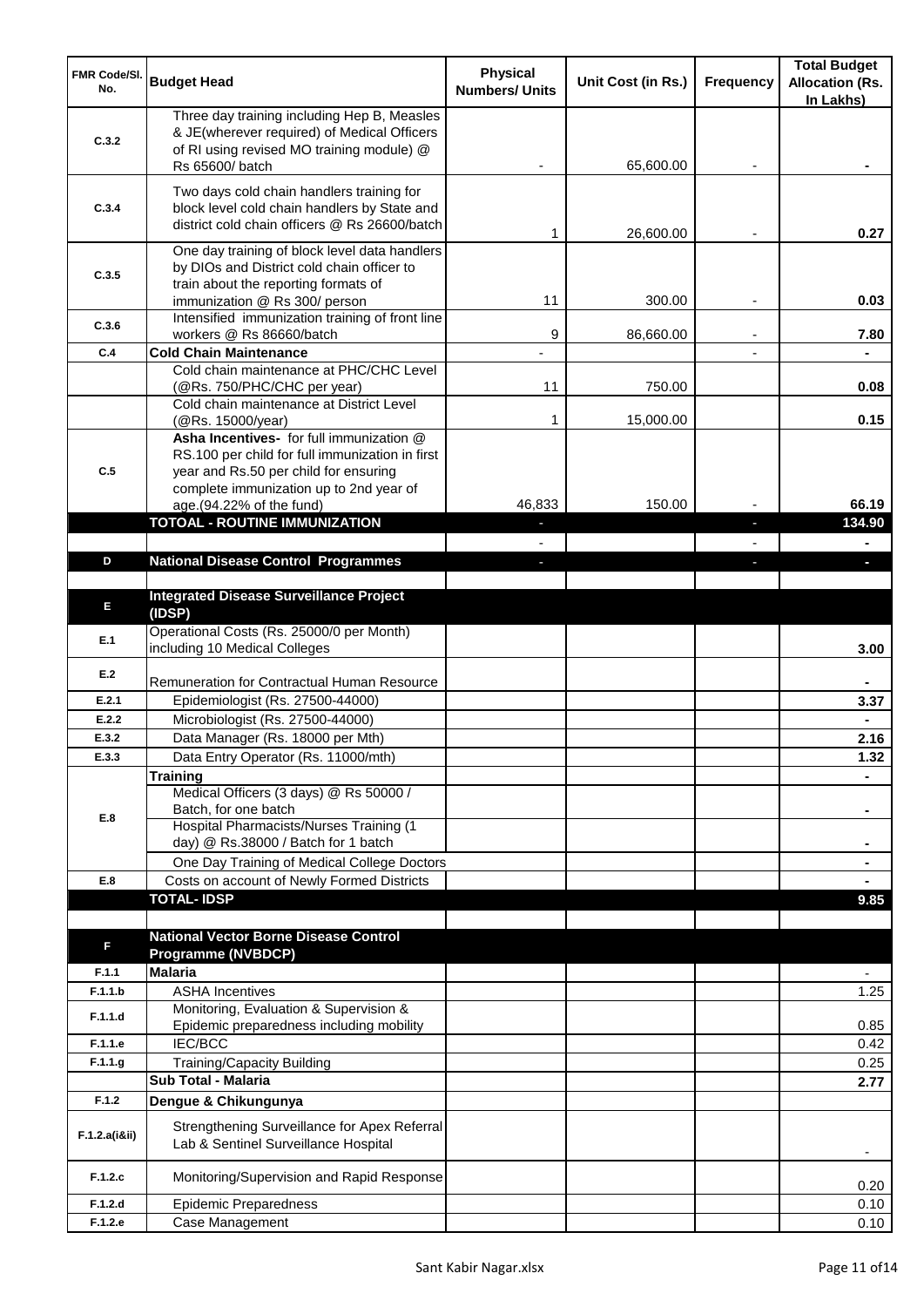| FMR Code/SI.<br>No. | <b>Budget Head</b>                                                                                                                                                                                                                                                    | <b>Physical</b><br><b>Numbers/ Units</b> | Unit Cost (in Rs.) | <b>Frequency</b> | <b>Total Budget</b><br><b>Allocation (Rs.</b><br>In Lakhs) |
|---------------------|-----------------------------------------------------------------------------------------------------------------------------------------------------------------------------------------------------------------------------------------------------------------------|------------------------------------------|--------------------|------------------|------------------------------------------------------------|
| F.1.2.f             | <b>Vector Control And Environmental</b><br>Management                                                                                                                                                                                                                 |                                          |                    |                  |                                                            |
| F.1.2.g             | IEC/BCC for Social Mobilization                                                                                                                                                                                                                                       |                                          |                    |                  | 0.10                                                       |
| F.1.2.i             | Training/ Workshop                                                                                                                                                                                                                                                    |                                          |                    |                  | 0.10                                                       |
|                     | Sub Total - Dengue & Chikungunya                                                                                                                                                                                                                                      |                                          |                    |                  | 0.60                                                       |
| F.1.3               | <b>AES/JE</b>                                                                                                                                                                                                                                                         |                                          |                    |                  |                                                            |
|                     | Strengthening of Sentinel sites which will                                                                                                                                                                                                                            |                                          |                    |                  |                                                            |
| F.1.3.a             | include Diagnostics and Case Management,<br>supply of kits by Gol                                                                                                                                                                                                     |                                          |                    |                  | 2.50                                                       |
| F.1.3.b             | IEC / BCC Activities & printing material<br>pertaining to JE / AES                                                                                                                                                                                                    |                                          |                    |                  | 5.00                                                       |
| F.1.3.c             | Capacity Building in case management of<br>Medical Officer and paramedical from<br>PHC/CHC at district level.                                                                                                                                                         |                                          |                    |                  | 2.00                                                       |
| F.1.3.d             | Monitoring and supervision                                                                                                                                                                                                                                            |                                          |                    |                  | 1.00                                                       |
| F.1.3.e             | Procurement of Insecticides (Technical<br>Malathion)                                                                                                                                                                                                                  |                                          |                    |                  | 2.20                                                       |
| F.1.3.f             | Thermal Fog Machine (Small) @ 0.85<br>lac/machine                                                                                                                                                                                                                     |                                          |                    |                  |                                                            |
| F.1.3.g             | Operational cost for Malathion fogging (As<br>per Availability of 3 MT Technical Malathion<br>per district)                                                                                                                                                           |                                          |                    |                  | 0.15                                                       |
| $F.1.3.$ j          | Paediatric ICU Establishment and HR &<br>operational cost for Paediatric ICU in<br><b>Endemic Districts</b>                                                                                                                                                           |                                          |                    |                  |                                                            |
| F.1.3.k             | ASHA Insentivization for sensitizing                                                                                                                                                                                                                                  |                                          |                    |                  |                                                            |
|                     | community                                                                                                                                                                                                                                                             |                                          |                    |                  | 0.20                                                       |
|                     | <b>Sub Total - AES/JE</b>                                                                                                                                                                                                                                             |                                          |                    |                  | 13.05                                                      |
| F.1.4               | <b>Lymphatic Filariasis</b>                                                                                                                                                                                                                                           |                                          |                    |                  |                                                            |
| F.1.4.a             | State Task Force, STAC Meeting, printing<br>forms & register/ Mobility support, district<br>coordination meeting, sensitization of media<br>etc., Morbidity management, monitoring &<br>supervision and mobility support for Rapid<br>response including Line listing |                                          |                    |                  | 2.70                                                       |
| F.1.4.b             | Micro Filaria Survey                                                                                                                                                                                                                                                  |                                          |                    |                  | 0.49                                                       |
| F.1.4.c             | Post MDA Assessment by medical colleges<br>(Govt,& Private)/ ICMR institutions                                                                                                                                                                                        |                                          |                    |                  | 0.15                                                       |
| F.1.4.d             | Training / Sensitization of district level<br>officers on ELF & Drug Distributors /<br>Peripheral health workers                                                                                                                                                      |                                          |                    |                  | 1.90                                                       |
| F.1.4.e             | Specific IEC/ BCC at State, districts, PHC,<br>Sub Centre & village lable VHSC/GKs                                                                                                                                                                                    |                                          |                    |                  | 1.00                                                       |
| F.1.4.f             | Honorarium for Drug Distributors including<br>ASHA & Supervisors involve in MDA                                                                                                                                                                                       |                                          |                    |                  | 3.65                                                       |
| F.1.4.h.ii          | M.F.Survey in Non Endemic districts                                                                                                                                                                                                                                   |                                          |                    |                  |                                                            |
|                     | Sub Total - Lymphatic Filariasis                                                                                                                                                                                                                                      |                                          |                    |                  | 9.89                                                       |
| F.1.5               | Kalazar                                                                                                                                                                                                                                                               |                                          |                    |                  |                                                            |
| F.1.5               | Case Search/ Camp Approach                                                                                                                                                                                                                                            |                                          |                    |                  | $\blacksquare$                                             |
| F.1.5.a             | Spray Pumps & Accessories                                                                                                                                                                                                                                             |                                          |                    |                  |                                                            |
| F.1.5.b             | Operational Cost for Spray including Spray<br>Wages & Pending liability of spray wages                                                                                                                                                                                |                                          |                    |                  |                                                            |
| F.1.5.c             | Mobility / P.O.L./ Supervision                                                                                                                                                                                                                                        |                                          |                    |                  | $\overline{\phantom{a}}$                                   |
| F.1.5.d             | Monitoring & Evaluation                                                                                                                                                                                                                                               |                                          |                    |                  |                                                            |
| F.1.5.e / F.1.5.f   | Training for Spraying /IEC/<br>BCC/Advocacy/Incentive to ASHA/Loss of<br>Wages                                                                                                                                                                                        |                                          |                    |                  |                                                            |
|                     | Sub Total - Kalazar                                                                                                                                                                                                                                                   |                                          |                    |                  |                                                            |
|                     | <b>Cash grant for Decentralized commodities</b>                                                                                                                                                                                                                       |                                          |                    |                  |                                                            |
|                     | for Malaria + Filaria F.6<br>Drugs (Chloroquine, Primaquine 2.5/7.5mg)                                                                                                                                                                                                |                                          |                    |                  |                                                            |
| F.6(a,b,c,k)        | and ACT                                                                                                                                                                                                                                                               |                                          |                    |                  | 0.30                                                       |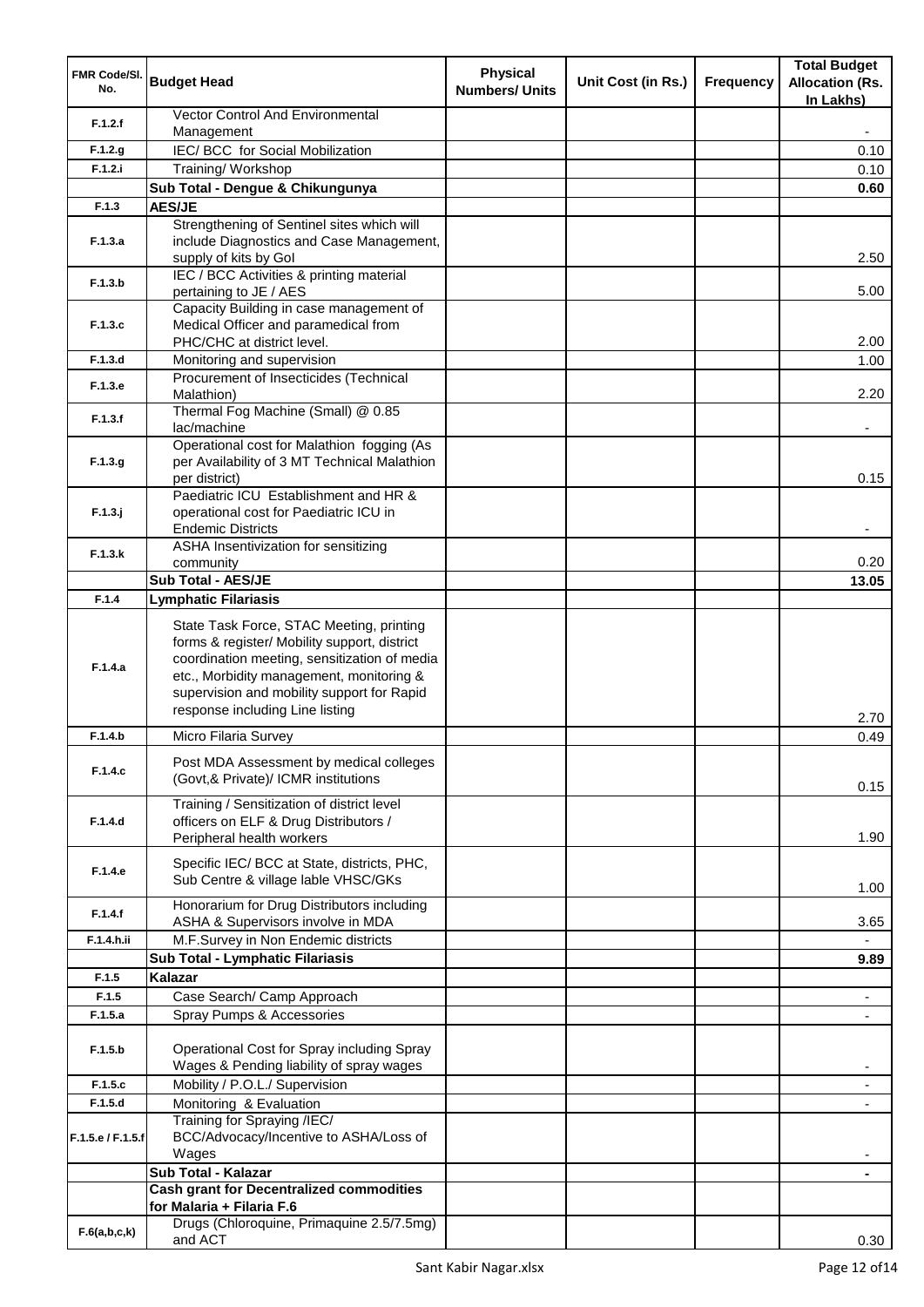| FMR Code/SI.<br>No. | <b>Budget Head</b>                                                          | <b>Physical</b><br><b>Numbers/ Units</b> | Unit Cost (in Rs.) | Frequency                | <b>Total Budget</b><br><b>Allocation (Rs.</b><br>In Lakhs) |
|---------------------|-----------------------------------------------------------------------------|------------------------------------------|--------------------|--------------------------|------------------------------------------------------------|
| F.6.f               | D.E.C.                                                                      |                                          |                    |                          | 4.75                                                       |
| F.6.h               | NS 1 antigen Kit<br>Dengue                                                  |                                          |                    |                          |                                                            |
|                     | Larvicidal (Temephos, Bti(AS)/Bti (wp)(for                                  |                                          |                    |                          |                                                            |
| F.6.i               | polluted and non polluted water)                                            |                                          |                    |                          | 0.30                                                       |
|                     | <b>Sub Total- Dec.Commodities</b>                                           |                                          |                    |                          | 5.35                                                       |
|                     | <b>TOTAL-NVBDCP</b>                                                         |                                          |                    |                          | 31.66                                                      |
|                     |                                                                             |                                          |                    |                          |                                                            |
|                     | <b>National Leprosy Eradication</b>                                         |                                          |                    |                          |                                                            |
| G                   | Programme(NLEP)                                                             |                                          |                    |                          |                                                            |
| G.1                 | <b>Case Detection and Management</b>                                        |                                          |                    |                          |                                                            |
|                     | Specific Plan for high endemic blocks of low                                |                                          |                    |                          |                                                            |
| G.1.1               | endemic districts                                                           |                                          |                    |                          |                                                            |
|                     |                                                                             |                                          |                    |                          |                                                            |
|                     | No. of High endemic blocks in Low endemic<br>Districts (ANCDR more than 10) | 3                                        |                    |                          |                                                            |
|                     | House to House Visit by Search team                                         |                                          |                    | $\overline{\phantom{a}}$ | 3.00                                                       |
|                     | Confrmaton of suspect                                                       |                                          |                    |                          | 0.30                                                       |
|                     | Intensive IEC Activity                                                      |                                          |                    |                          | 0.45                                                       |
| G.1.2               | <b>Services in Urban services</b>                                           |                                          |                    |                          |                                                            |
|                     | Urban Project 2 Mega cities, 2 medium City                                  |                                          |                    |                          |                                                            |
|                     | 2, 8 Medium City 1, 40 Townships                                            |                                          |                    |                          |                                                            |
| G.1.3               | <b>ASHA involvement</b>                                                     |                                          |                    |                          |                                                            |
|                     | <b>ASHA Sensitization</b>                                                   |                                          |                    |                          | 0.121                                                      |
|                     | <b>ASHA Incentive for Services</b>                                          |                                          |                    |                          | 0.105                                                      |
| G.1.4               | <b>Materials &amp; Supplies</b>                                             |                                          |                    |                          |                                                            |
|                     | Supportive Drugs & Dressing materials                                       |                                          |                    |                          | 0.40                                                       |
|                     | Laboratory reagents and equipments                                          |                                          |                    |                          |                                                            |
|                     | scalpels etc.                                                               |                                          |                    |                          | 0.08                                                       |
|                     | Printing works                                                              |                                          |                    |                          | 0.16                                                       |
| G.1.5               | <b>NGO Services</b>                                                         |                                          |                    |                          | $\blacksquare$                                             |
| G.2                 | <b>DPMR</b>                                                                 |                                          |                    |                          | $\blacksquare$                                             |
|                     | MCR Protective Footwear (12500 pairs)                                       |                                          |                    |                          | 0.50                                                       |
|                     | Aids Appliances, Self Care Kit items etc.                                   |                                          |                    |                          | 0.15                                                       |
|                     | Welfare allowance for RCS patients @ Rs                                     |                                          |                    |                          |                                                            |
|                     | 8000                                                                        |                                          |                    |                          |                                                            |
|                     | Reimbursement to institutions for RCS                                       |                                          |                    |                          |                                                            |
|                     | Screening cum Self Care Camp                                                |                                          |                    |                          | $\blacksquare$                                             |
| G.3                 | <b>IEC</b>                                                                  |                                          |                    |                          |                                                            |
|                     | Mass Media (TV, Radio, Press etc.)                                          |                                          |                    |                          | 0.39                                                       |
|                     | Outdoor Media (Posters, Banners, Kiosk,                                     |                                          |                    |                          |                                                            |
|                     | Hoardings, Display boards, Miking etc.)                                     |                                          |                    |                          | 0.23                                                       |
|                     | Rural Media (Folk shows etc.)                                               |                                          |                    |                          | 0.25                                                       |
|                     | Advocacy meeting                                                            |                                          |                    |                          | 0.05                                                       |
| G.4                 | <b>Human Resource</b>                                                       |                                          |                    |                          |                                                            |
|                     | District Leprosy Consultant in high endemic                                 |                                          |                    |                          |                                                            |
|                     | districts                                                                   |                                          |                    |                          | $\blacksquare$                                             |
|                     | Physiotherapist in high endemic districts                                   |                                          |                    |                          | $\blacksquare$                                             |
|                     | PMW @ Rs 16000 per month                                                    |                                          |                    |                          | 1.44                                                       |
| G.5                 | Programme management                                                        |                                          |                    |                          | $\blacksquare$                                             |
|                     | <b>For Contractual Staff</b>                                                |                                          |                    |                          | $\blacksquare$                                             |
|                     | Rent, Telephone, Electricity, P&T charges,                                  |                                          |                    |                          |                                                            |
|                     | Miscellaneous                                                               |                                          |                    |                          | 0.35                                                       |
|                     | DLO Office Consumables eg.Stationery                                        |                                          |                    |                          |                                                            |
|                     | Items, Pendrive, CD etc.                                                    |                                          |                    |                          | 0.30                                                       |
|                     | Mobility Support- Vehicle hiring, POL and                                   |                                          |                    |                          |                                                            |
|                     | Maintenance for District Nucleus Team                                       |                                          |                    |                          |                                                            |
|                     | (one tenth)                                                                 |                                          |                    |                          | 0.15                                                       |
| G.6                 | <b>Others</b>                                                               |                                          |                    |                          |                                                            |
|                     |                                                                             |                                          |                    |                          |                                                            |
|                     | Travel expense for regular staff for specific                               |                                          |                    |                          |                                                            |
|                     | programme/ training needs / awards etc.                                     |                                          |                    |                          | 0.065                                                      |
|                     | <b>TOTAL - NLEP</b>                                                         |                                          |                    |                          | 8.49                                                       |
|                     |                                                                             |                                          |                    |                          |                                                            |